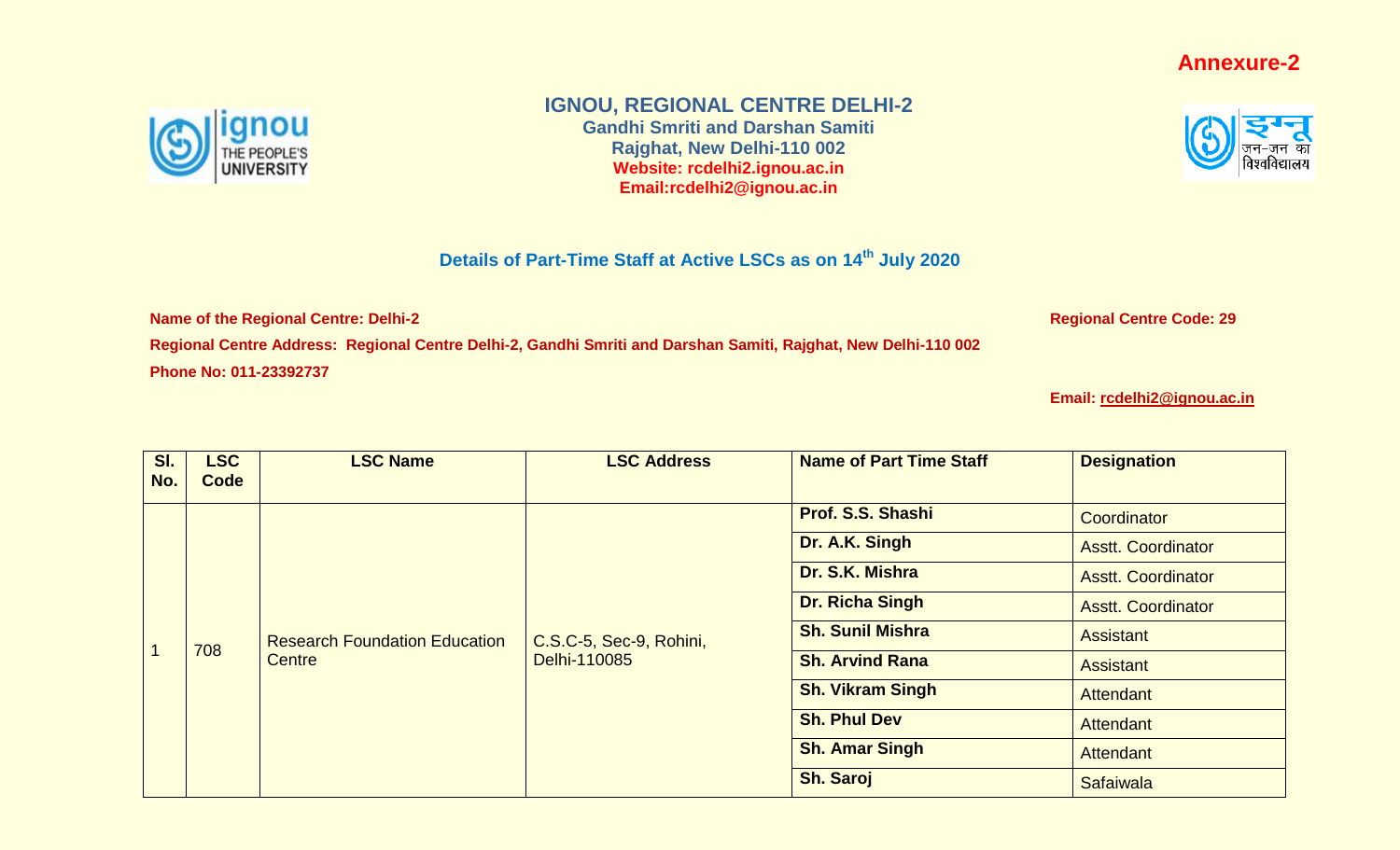|                |     |                                  |                               | <b>Dr. Sukhneet Suri</b>    | Coordinator               |
|----------------|-----|----------------------------------|-------------------------------|-----------------------------|---------------------------|
|                |     |                                  |                               | Dr. Gyan Prakash            | <b>Asstt. Coordinator</b> |
|                |     |                                  |                               | <b>Mr. Lalit</b>            | <b>Asstt. Coordinator</b> |
|                |     |                                  |                               | Dr. Arushi Jain             | <b>Asstt. Coordinator</b> |
|                |     |                                  |                               | <b>Mr. Avadesh Kumar</b>    | <b>Asstt. Coordinator</b> |
|                |     |                                  |                               | <b>Sh. Ranu Kumar</b>       | <b>Assistant</b>          |
|                |     |                                  |                               | <b>Mrs. Manju Jyotsna</b>   | <b>Assistant</b>          |
|                |     |                                  |                               | Mr. C.B. Dubey              | <b>Assistant</b>          |
|                |     |                                  |                               | <b>Mrs. Usha Rani</b>       | <b>Assistant</b>          |
| $\overline{2}$ | 712 | <b>Vivekanand Mahila College</b> | Vivek Vihar, New Delhi-110095 | <b>Mr. Sharwan Kumar</b>    | <b>Assistant</b>          |
|                |     |                                  |                               | <b>Mr. Suresh Kumar</b>     | <b>Assistant</b>          |
|                |     |                                  |                               | <b>Mr. Mohammad Asif</b>    | <b>Assistant</b>          |
|                |     |                                  |                               | <b>Ms. Rekha</b>            | <b>Attendant</b>          |
|                |     |                                  |                               | <b>Mr. Rajpal</b>           | <b>Attendant</b>          |
|                |     |                                  |                               | Mr. Deepak Thakur           | <b>Attendant</b>          |
|                |     |                                  |                               | <b>Mr. Praveen Katariya</b> | Attendant                 |
|                |     |                                  |                               | Mr. Udayveer                | <b>Attendant</b>          |
|                |     |                                  |                               | <b>Mr. Subhash Chand</b>    | <b>Attendant</b>          |
|                |     |                                  |                               | Mr. Goverdhan               | <b>Safaiwala</b>          |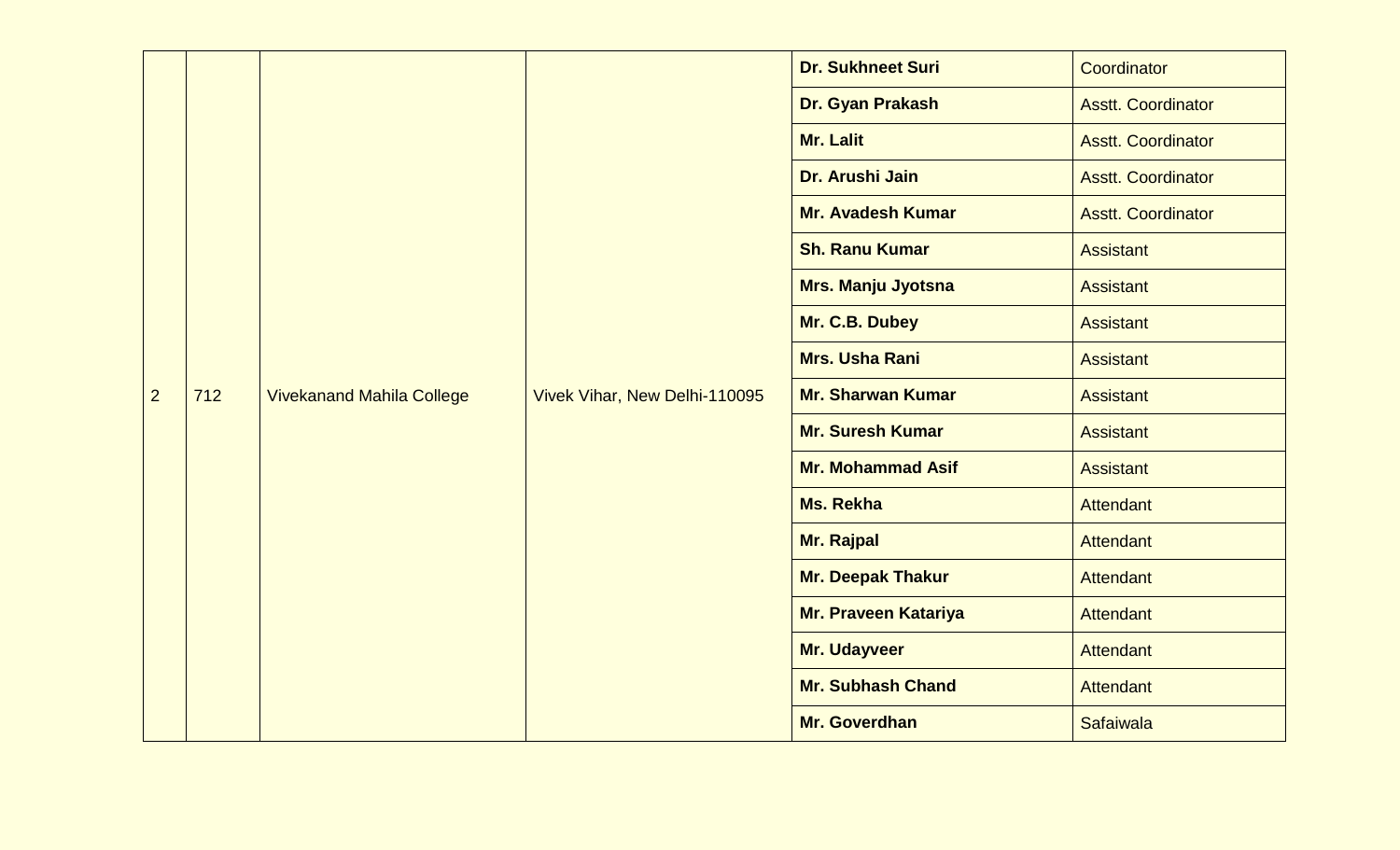| $\overline{3}$ | 725 | <b>Lady Harding Medical College</b>                             | Kalawati's Sharan,<br><b>Children's</b> | <b>Dr. Jagdish Chandra</b> | Programme<br>$In-$        |
|----------------|-----|-----------------------------------------------------------------|-----------------------------------------|----------------------------|---------------------------|
|                |     |                                                                 | Hospital, New Delhi - 110001            | Dr. P.V. Khatri            | charge<br>Co-ordinator    |
|                |     |                                                                 |                                         | Dr. D.R. Jalwani           | <b>Asstt.Coordinator</b>  |
|                |     |                                                                 |                                         | <b>Dr.Pradeep Kumar</b>    | <b>Asstt.Coordinator</b>  |
|                |     |                                                                 |                                         | <b>Dr. Anand Malik</b>     | <b>Asstt. Coordinator</b> |
|                |     |                                                                 |                                         |                            | <b>Asstt. Coordinator</b> |
|                |     |                                                                 |                                         | <b>Dr. Joginder Singh</b>  | <b>Asstt. Coordinator</b> |
|                |     |                                                                 |                                         | Dr. Mukesh Kumar Rana      |                           |
|                |     |                                                                 |                                         | <b>Sh. Manish Kumar</b>    | <b>Asstt. Coordinator</b> |
|                |     |                                                                 |                                         | Dr. Dharam Veer Bhardwaj   | <b>Asstt. Coordinator</b> |
|                |     |                                                                 |                                         | <b>Dr, Surender Kumar</b>  | <b>Asstt. Coordinator</b> |
|                |     |                                                                 |                                         | <b>Sh. Shakti Singh</b>    | <b>Assistant</b>          |
|                | 729 | <b>Swami Shradhanand College,</b><br><b>Univeristy of Delhi</b> | Alipur, New Delhi-110036                | <b>Sh. Aman Kumar</b>      | <b>Assistant</b>          |
|                |     |                                                                 |                                         | <b>Sh. Anand Pal</b>       | <b>Assistant</b>          |
|                |     |                                                                 |                                         | <b>Mr. Bal Kumar</b>       | <b>Assistant</b>          |
| $\overline{4}$ |     |                                                                 |                                         | <b>Mr. Subhash</b>         | <b>Assistant</b>          |
|                |     |                                                                 |                                         | <b>Sh. Ashok Kumar</b>     | <b>Assistant</b>          |
|                |     |                                                                 |                                         | <b>Mr. Sudhir Kumar</b>    | <b>Assistant</b>          |
|                |     |                                                                 |                                         | <b>Mr. Pawan Kumar</b>     | <b>Assistant</b>          |
|                |     |                                                                 |                                         | <b>Ms. Sonia</b>           | <b>Assistant</b>          |
|                |     |                                                                 |                                         | <b>Sh. Devender Singh</b>  | Attendant                 |
|                |     |                                                                 |                                         | <b>Sh. Ram Niwas</b>       | <b>Attendant</b>          |
|                |     |                                                                 |                                         | <b>Mr. Pramod Kumar</b>    | <b>Attendant</b>          |
|                |     |                                                                 |                                         | <b>Sh. Devanand</b>        | <b>Attendant</b>          |
|                |     |                                                                 |                                         | <b>Sh. Rakesh Kumar</b>    | <b>Attendant</b>          |
|                |     |                                                                 |                                         | <b>Sh. Rajesh Kumar</b>    | <b>Attendant</b>          |
|                |     |                                                                 |                                         | Mr. Kapil Kumar            | <b>Attendant</b>          |
|                |     |                                                                 |                                         | <b>Mr. Tajender Kumar</b>  | <b>Attendant</b>          |
|                |     |                                                                 |                                         | <b>Mr. Satpal</b>          | Safaiwala                 |
|                |     |                                                                 |                                         | <b>Mr. Anil Kumar</b>      | Safaiwala                 |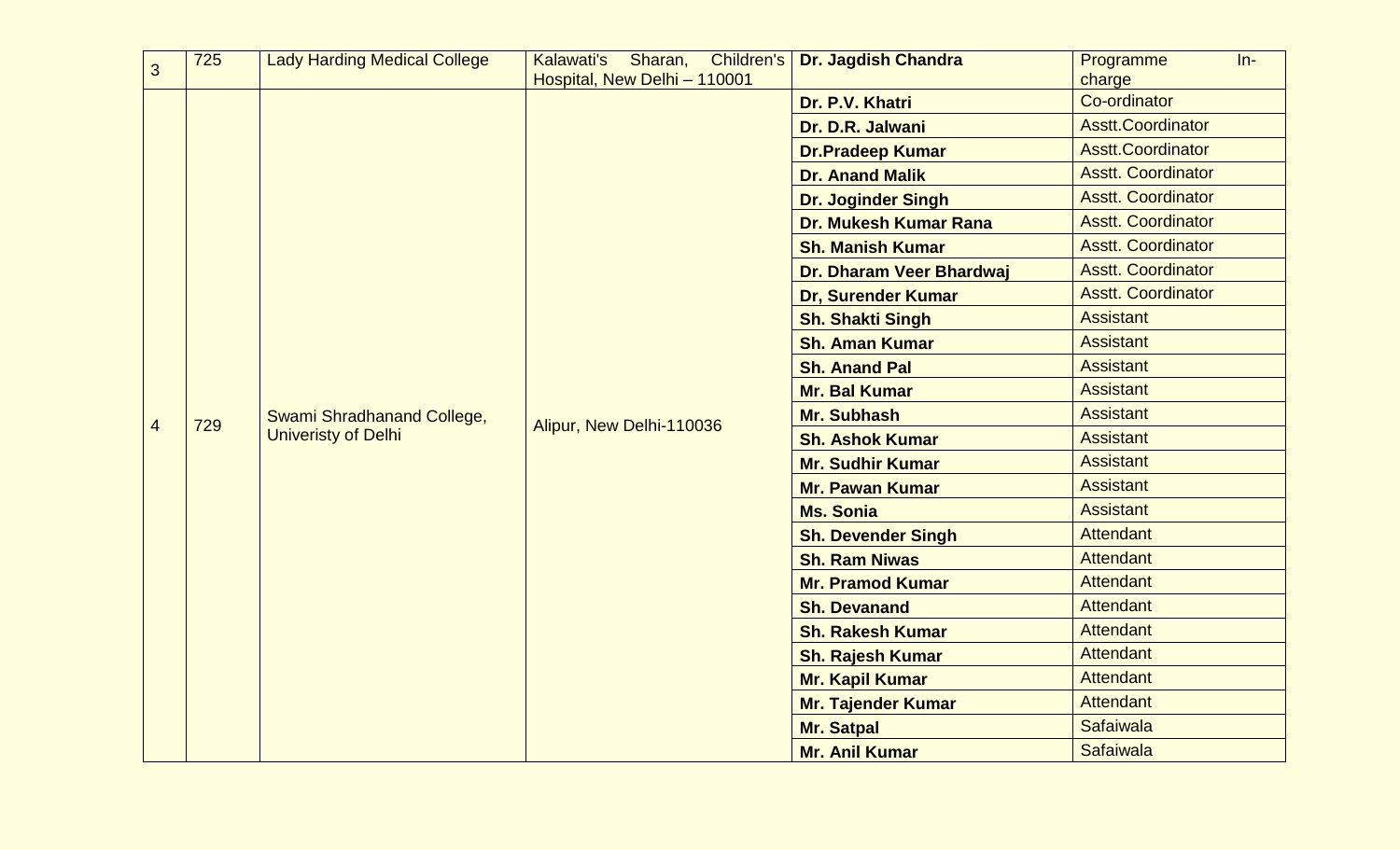|   |     |                                          |                                    | Dr. Raj Wadhwa               | Co-ordinator             |                          |
|---|-----|------------------------------------------|------------------------------------|------------------------------|--------------------------|--------------------------|
|   |     |                                          |                                    |                              | Mr. J.N. Gupta           | <b>Asstt Coordinator</b> |
|   |     |                                          |                                    | <b>Mr. Pritam Das</b>        | <b>Asstt Coordinator</b> |                          |
|   |     |                                          |                                    | <b>Mr. Anil Kumar Saxena</b> | <b>Asstt Coordinator</b> |                          |
|   | 730 |                                          |                                    | <b>Ms. Monika Jain</b>       | <b>Asstt Coordinator</b> |                          |
|   |     |                                          |                                    | <b>Mrs. Anita Soni</b>       | <b>Asstt Coordinator</b> |                          |
|   |     |                                          |                                    | <b>Mr. Rajender Kumar</b>    | <b>Asstt Coordinator</b> |                          |
|   |     | Patparganj<br>Industrial<br>C.C.I.T, 527 |                                    | <b>Mrs. Kamal Kumari</b>     | <b>Assistant</b>         |                          |
|   |     |                                          | Area,<br>Partparganj, Delhi-110092 | Mrs. Anjali Gupta            | <b>Assistant</b>         |                          |
|   |     |                                          |                                    | <b>Mr. Chetan Pradan</b>     | <b>Assistant</b>         |                          |
| 5 |     |                                          |                                    | <b>Mr. Sheeraz</b>           | <b>Assistant</b>         |                          |
|   |     |                                          |                                    | <b>Ms. Aradhna Saxena</b>    | <b>Assistant</b>         |                          |
|   |     |                                          |                                    | <b>Mr. Shiv Kumar Goel</b>   | <b>Assistant</b>         |                          |
|   |     |                                          |                                    | <b>Ms. Rekha Rana</b>        | <b>Attendant</b>         |                          |
|   |     |                                          |                                    | <b>Mr. Diwakar Upadhyay</b>  | Attendant                |                          |
|   |     |                                          |                                    | <b>Mr. Bharat Singh</b>      | Attendant                |                          |
|   |     |                                          |                                    | <b>Ms. Mani</b>              | <b>Attendant</b>         |                          |
|   |     |                                          |                                    | <b>Ms. Anita Goel</b>        | Attendant                |                          |
|   |     |                                          |                                    | <b>Mr. Vishal</b>            | Safaiwala                |                          |
|   |     |                                          |                                    | <b>Ms. Beena</b>             | Safaiwala                |                          |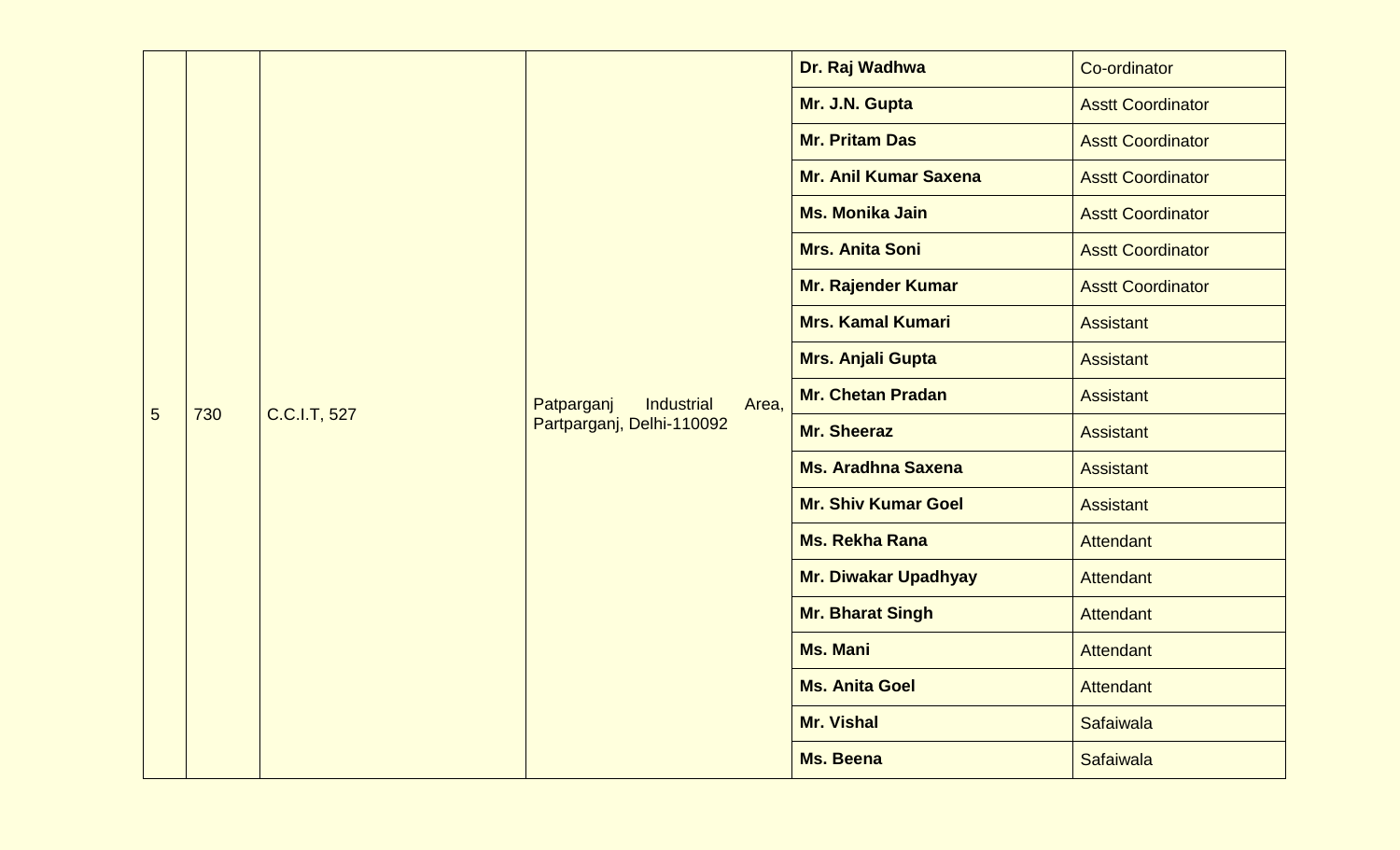|                 |     |                              |                                                                         | <b>Mr. Anil Aggrawal</b>      | Co-ordinator                         |                  |
|-----------------|-----|------------------------------|-------------------------------------------------------------------------|-------------------------------|--------------------------------------|------------------|
|                 |     |                              |                                                                         | <b>Mr. Devendra Kumar</b>     | <b>Asstt.Coordinator</b>             |                  |
|                 |     |                              |                                                                         | Mr. Anurag Bajaj              | <b>Asstt.Coordinator</b>             |                  |
|                 |     |                              |                                                                         | <b>Ms. Reeta Grover</b>       | <b>Asstt.Coordinator</b>             |                  |
|                 |     |                              |                                                                         | <b>Smt. KumKum Tiwari</b>     | <b>Asstt.Coordinator</b>             |                  |
|                 |     |                              |                                                                         | <b>Ms. Manmeet Kaur</b>       | <b>Asstt.Coordinator</b>             |                  |
|                 |     |                              |                                                                         | <b>Ms. Sangita Rana</b>       | <b>Asstt.Coordinator</b>             |                  |
|                 |     |                              |                                                                         | <b>Mr. Arvind Kumar Dangi</b> | <b>Asstt.Coordinator</b>             |                  |
|                 |     |                              |                                                                         | Dr. Shingini Sarana           | <b>Asstt.Coordinator</b>             |                  |
|                 | 731 |                              |                                                                         | <b>Sh. Rahul Maheshwari</b>   | <b>Assistant</b><br><b>Assistant</b> |                  |
|                 |     |                              |                                                                         | <b>Ms. Versa Garg</b>         |                                      |                  |
|                 |     | <b>PC Training Institute</b> |                                                                         | <b>Ms. Ruchi Sharma</b>       | <b>Assistant</b>                     |                  |
|                 |     |                              |                                                                         | <b>Mrs. Uma Raturi</b>        | <b>Assistant</b>                     |                  |
| $6\phantom{1}6$ |     |                              | House, UU-11,<br><b>PCTI</b><br><b>North</b><br>Pitampura, Delhi-110034 | Mr. Satya Prakash Arya        | <b>Assistant</b>                     |                  |
|                 |     |                              |                                                                         | <b>Mr. Bhanu Pratap Singh</b> | <b>Assistant</b>                     |                  |
|                 |     |                              |                                                                         | Mr. Ravi                      | <b>Assistant</b>                     |                  |
|                 |     |                              |                                                                         | <b>Ms. Sadhna Tiwari</b>      | <b>Assistant</b>                     |                  |
|                 |     |                              |                                                                         | <b>Ms. Madhuri</b>            | <b>Assistant</b>                     |                  |
|                 |     |                              |                                                                         | Mr. Shyam Mohan               | <b>Attendant</b>                     |                  |
|                 |     |                              |                                                                         | Mr. Murari Yadav              | <b>Attendant</b>                     |                  |
|                 |     |                              |                                                                         | Mr. Lakshami                  | <b>Attendant</b>                     |                  |
|                 |     |                              |                                                                         | <b>Mr. Nand Kishore Yadav</b> | <b>Attendant</b>                     |                  |
|                 |     |                              |                                                                         |                               | <b>Mr. Birender</b>                  | <b>Attendant</b> |
|                 |     |                              |                                                                         | <b>Mr. Ashok Sharma</b>       | <b>Attendant</b>                     |                  |
|                 |     |                              |                                                                         | <b>Mr. Shatish</b>            | <b>Attendant</b>                     |                  |
|                 |     |                              |                                                                         | <b>Ms. Kiran</b>              | <b>Attendant</b>                     |                  |
|                 |     |                              |                                                                         | <b>Mr. Govind</b>             | Safaiwala                            |                  |
|                 |     |                              |                                                                         | Mr. Kuldeep                   | Safaiwala                            |                  |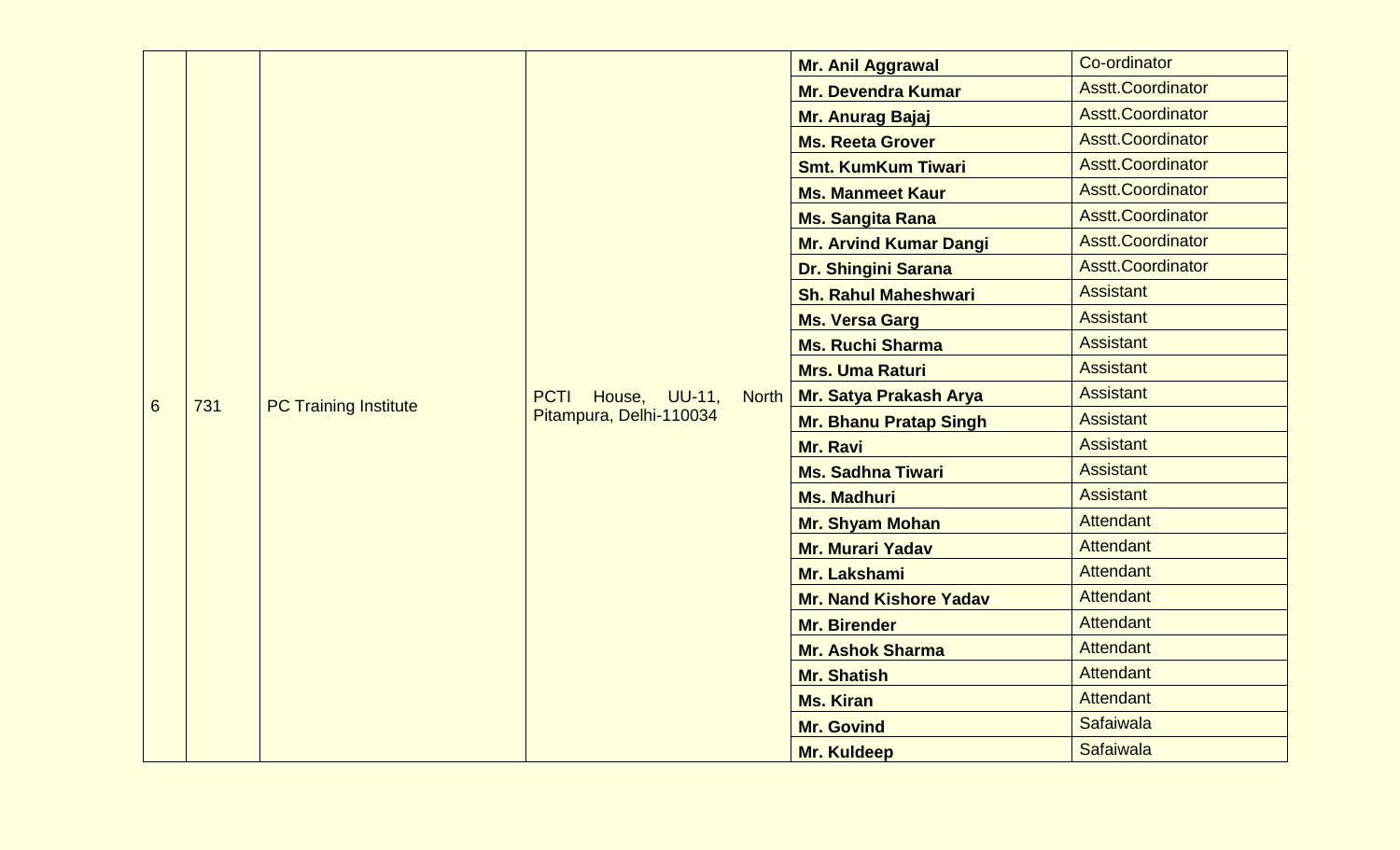|                |       |                                                  | 2 <sup>nd</sup><br>Floor, Sarojini House, 6- | <b>Ms. Monika Khurana</b>       | Co-ordinator               |
|----------------|-------|--------------------------------------------------|----------------------------------------------|---------------------------------|----------------------------|
| $\overline{7}$ | 0740D | All India Woman's Conference                     | Bhagwan Das Road, New Delhi-<br>110001       | <b>Ms. Mamta Chadha</b>         | <b>Asstt.Coordinator</b>   |
|                |       |                                                  |                                              | <b>Mr. Pramod Kumar Sharma</b>  | <b>Programme InCharge</b>  |
|                |       | <b>Institute of Resource</b>                     | & Economics Development, 2B,                 | <b>Mr. Anil Khanna</b>          | <b>Assistant</b>           |
| 8              | 0763P | Management                                       | Institutional Area, Karkardooma,             | Mr. Vijay                       | <b>Assistant</b>           |
|                |       |                                                  | Delhi-110092                                 | <b>M. Arun Kumar Mishra</b>     | <b>Attendant</b>           |
|                |       |                                                  |                                              | <b>Mr. Dharamveer</b>           | <b>Safaiwala</b>           |
|                |       |                                                  |                                              | <b>Sh. Vinod Kumar</b>          | Co-ordinator               |
|                |       |                                                  |                                              | <b>Mr. Raj Kumar Prasad</b>     | <b>Asstt. Co-ordinator</b> |
|                |       | Shyam Lal College, University of<br><b>Delhi</b> |                                              | <b>Dr. Samrendra Kumar</b>      | <b>Asstt. Co-ordinator</b> |
|                |       |                                                  |                                              | <b>Mr. Balram Kindra</b>        | <b>Asstt. Co-ordinator</b> |
|                |       |                                                  |                                              | <b>Dr. Prabhat Sharma</b>       | <b>Asstt. Co-ordinator</b> |
|                |       |                                                  |                                              | Mr. Sanoj Kumar                 | <b>Asstt. Co-ordinator</b> |
|                |       |                                                  |                                              | Dr. Satya Priya Pandey          | <b>Asstt. Co-ordinator</b> |
|                |       |                                                  |                                              | <b>Mr. Virender Singh Jaggi</b> | <b>Asstt. Co-ordinator</b> |
| 9              | 769   |                                                  | G.T. Road, Shahdara, Delhi-<br>110032        | <b>Dr. Nand Kishor</b>          | <b>Asstt. Co-ordinator</b> |
|                |       |                                                  |                                              | <b>Mr. Amit Gupta</b>           | <b>Assistant</b>           |
|                |       |                                                  |                                              | <b>Mr. Rakesh Singh</b>         | <b>Assistant</b>           |
|                |       |                                                  |                                              | <b>Mr. Atul Kumar Jain</b>      | <b>Assistant</b>           |
|                |       |                                                  |                                              | <b>Mr. Anand Singh</b>          | <b>Assistant</b>           |
|                |       |                                                  |                                              | <b>Mr. Bindeshwar Kamti</b>     | <b>Assistant</b>           |
|                |       |                                                  |                                              | <b>Mr. Amit Kumar Verma</b>     | <b>Assistant</b>           |
|                |       |                                                  |                                              | Mr. Raj Kumar                   | <b>Assistant</b>           |
|                |       |                                                  |                                              | <b>Ms. Veena Tiwari</b>         | <b>Assistant</b>           |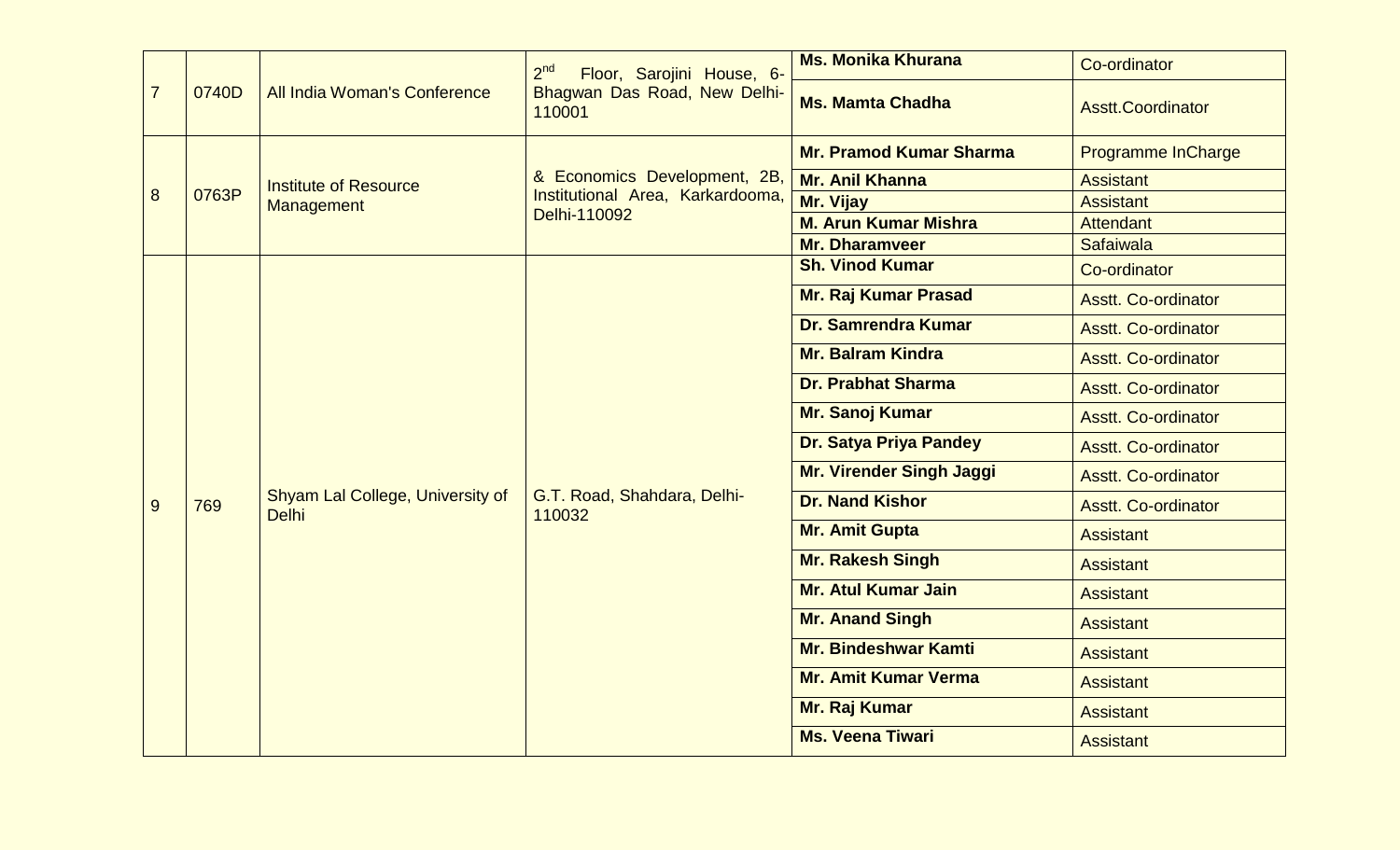|    |     |                                    |                          | Mr. Manoj Kumar                | <b>Assistant</b>          |
|----|-----|------------------------------------|--------------------------|--------------------------------|---------------------------|
|    |     |                                    |                          | <b>Mr. Umesh Kumar</b>         | <b>Attendant</b>          |
|    |     |                                    |                          | <b>Mr. Avadesh Kumar</b>       | <b>Attendant</b>          |
|    |     |                                    |                          | <b>Mr. Ram Karam</b>           | <b>Attendant</b>          |
|    |     |                                    |                          | <b>Mr. Maheshanand Pant</b>    | <b>Attendant</b>          |
|    |     |                                    |                          | <b>Mr. Yogesh Singh Negi</b>   | <b>Attendant</b>          |
|    |     |                                    |                          | <b>Mr. Kailash Chand</b>       | <b>Attendant</b>          |
|    |     |                                    |                          | <b>Mr. Amod Kumar</b>          | <b>Attendant</b>          |
|    |     |                                    |                          | Mr. Sanjay Kumar               | <b>Attendant</b>          |
|    |     |                                    |                          | <b>Mr.Yashpal</b>              | Safaiwala                 |
|    |     |                                    |                          | <b>Mr. Ravi Kumar</b>          | Safaiwala                 |
|    |     |                                    |                          | <b>Ms. Anchal Jain</b>         | Co-ordinator              |
|    |     |                                    |                          | <b>Ms. Tina Gauri</b>          | <b>Asstt. Coordinator</b> |
|    |     |                                    |                          | Ms. Meenakshi                  | <b>Assistant</b>          |
|    |     |                                    |                          | <b>Ms. Neha</b>                | <b>Assistant</b>          |
|    |     |                                    |                          | <b>Ms. Niti</b>                | <b>Assistant</b>          |
| 10 | 772 | Acharya Institute of Professsional | 2647, Hudson Lane, North | <b>Mr. Parijat Das</b>         | <b>Assistant</b>          |
|    |     | Studies,                           | Campus, Delhi-110009     | <b>Ms. Bhavini Shukla</b>      | <b>Assistant</b>          |
|    |     |                                    |                          | <b>Mr. Siddhant</b>            | Attendant                 |
|    |     |                                    |                          | <b>Mr. Ashish Kumar Tiwari</b> | <b>Attendant</b>          |
|    |     |                                    |                          | <b>Ms. Vibhuti</b>             | <b>Attendant</b>          |
|    |     |                                    |                          | Mr. Jatin                      | Attendant                 |
|    |     |                                    |                          | <b>Mr. Mahesh Kumar</b>        | <b>Safaiwala</b>          |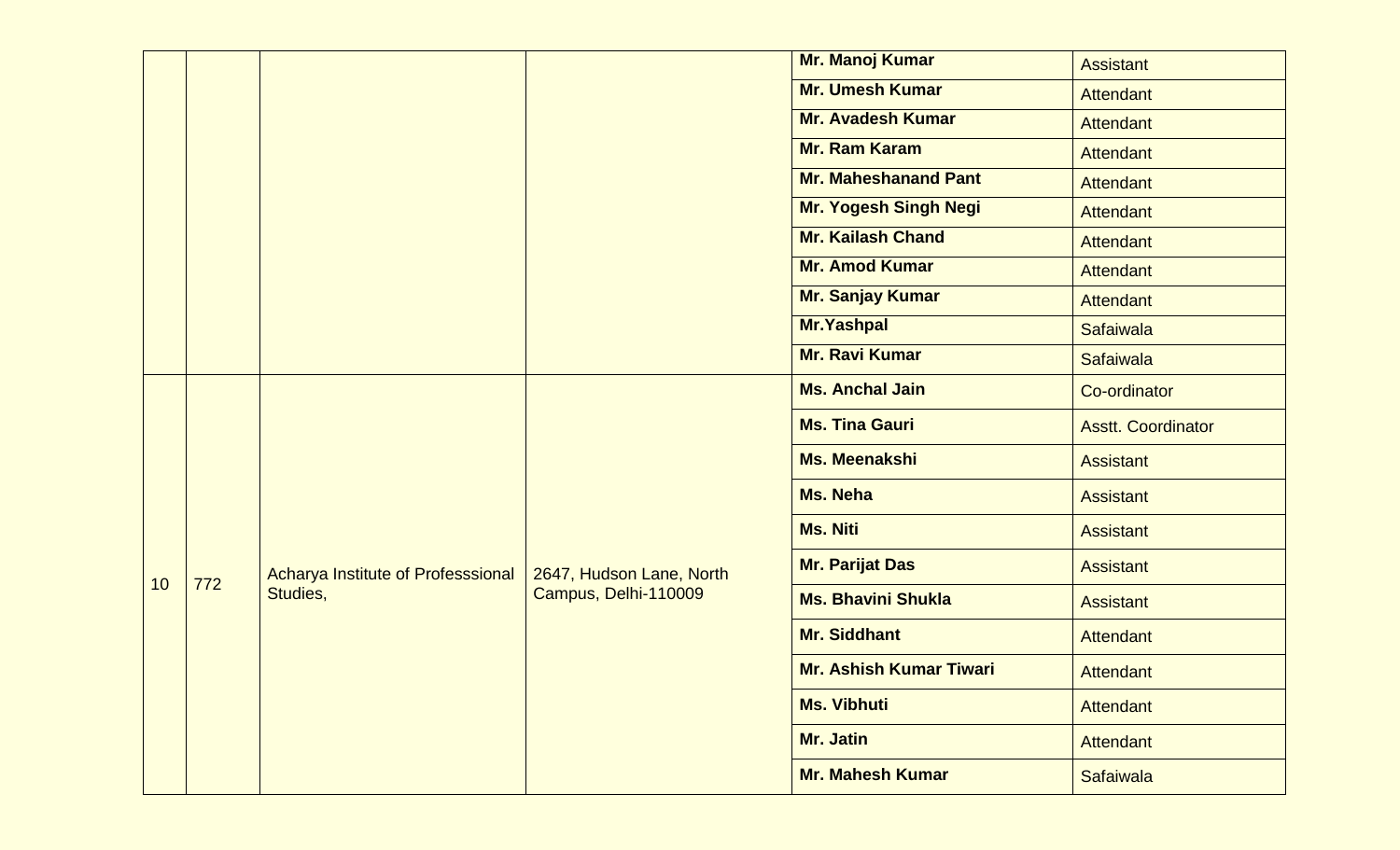| 11<br>0774P |       |                                         | Dr. Suneela Garg                                       | Programme Incharge           |                             |
|-------------|-------|-----------------------------------------|--------------------------------------------------------|------------------------------|-----------------------------|
|             |       | <b>Maulana Azad Medical College</b>     | <b>Bahadur Shah Zafar Marg, New</b><br>Delhi-110003    | <b>Ms. Indu Bala</b>         | <b>Assistant</b>            |
|             |       |                                         |                                                        | <b>Ms. Janki Mehta</b>       | <b>Attendant</b>            |
|             |       |                                         |                                                        | <b>Smt. Bala Devi</b>        | <b>Safaiwala</b>            |
|             |       |                                         |                                                        | <b>Ms. Jyoti</b>             | Programme Incharge          |
|             |       | <b>Universal Institute of Computers</b> | Block-A, UPS Campus, Preet                             | Ms. Neha Aggarwal            | <b>Assistant</b>            |
| 12          | 0776P | and Technology                          | Vihar,<br>Delhi-110092                                 | Mr. Sanjeet Kumar            | <b>Assistant</b>            |
|             |       |                                         |                                                        | Mr. Pankaj Kumar             | <b>Attendant</b>            |
|             |       |                                         |                                                        | <b>Mr. Kishanlal</b>         | <b>Safaiwala</b>            |
|             |       |                                         |                                                        | <b>Mrs. Jyoti Rajput</b>     | Co-ordinator                |
|             |       |                                         |                                                        | <b>Ms. Manju Devi</b>        | <b>Asstt. - Coordinator</b> |
|             |       |                                         |                                                        | <b>Ms. Nisha Rani</b>        | <b>Asstt. - Coordinator</b> |
|             |       |                                         |                                                        | <b>Ms. Kavita Sharma</b>     | <b>Asstt. - Coordinator</b> |
|             |       |                                         |                                                        | <b>Ms. Nivedita Aggarwal</b> | <b>Asstt. - Coordinator</b> |
|             |       |                                         |                                                        | <b>Ms. Swati Garg</b>        | <b>Asstt. - Coordinator</b> |
|             |       |                                         |                                                        | <b>Ms. Rishu Jindal</b>      | <b>Asstt. - Coordinator</b> |
| 13          | 784   | Bitcom Services (P) Ltd.                | Plot No-366, 3rd Floor, Kohat<br>Enclave, Delhi-110003 | Mr. Pajkaj Kumar             | <b>Asstt. - Coordinator</b> |
|             |       |                                         |                                                        | <b>Mr. Vipin Jain</b>        | <b>Assistant</b>            |
|             |       |                                         |                                                        | <b>Ms. Chandni Jaggi</b>     | <b>Assistant</b>            |
|             |       |                                         |                                                        | <b>Mr. Amit Gupta</b>        | <b>Assistant</b>            |
|             |       |                                         |                                                        | Mr. Anju Yadav               | <b>Assistant</b>            |
|             |       |                                         |                                                        | <b>Ms. Jyoti Kumari</b>      | <b>Assistant</b>            |
|             |       |                                         |                                                        | <b>Ms. Shellay Chowhary</b>  | <b>Assistant</b>            |
|             |       |                                         |                                                        | <b>Ms. Arti</b>              |                             |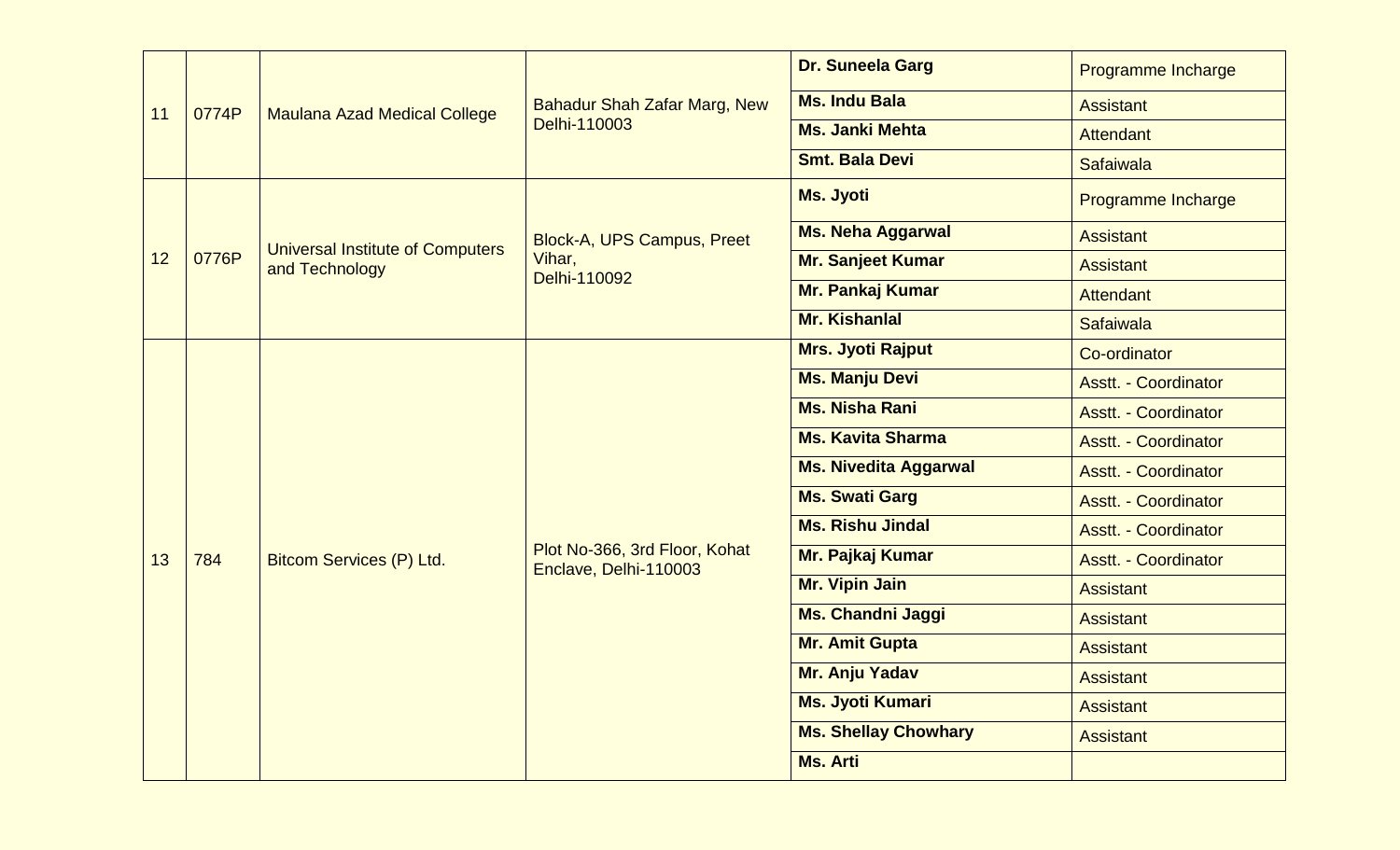|    |        |                               |                                                                                                                                           | <b>Ms. Pooja Yadav</b>          | <b>Assistant</b>          |
|----|--------|-------------------------------|-------------------------------------------------------------------------------------------------------------------------------------------|---------------------------------|---------------------------|
|    |        |                               |                                                                                                                                           | <b>Mr. Dheeraj Kumar</b>        | <b>Attendant</b>          |
|    |        |                               |                                                                                                                                           | Mr. Neeraj Gupta                | <b>Attendant</b>          |
|    |        |                               |                                                                                                                                           | Mr. Raju Kumar                  | <b>Attendant</b>          |
|    |        |                               |                                                                                                                                           | <b>Mr. Shlok Pandit</b>         | Attendant                 |
|    |        |                               |                                                                                                                                           | <b>Ms. Kajal Mittal</b>         | Attendant                 |
|    |        |                               |                                                                                                                                           | <b>Mr. Parmeeta</b>             | Attendant                 |
|    |        |                               |                                                                                                                                           | <b>Mr. Amit Kumar</b>           | <b>Attendant</b>          |
|    |        |                               |                                                                                                                                           | Mr. Sanjay Kumar                | Safaiwala                 |
| 14 | 07112D | Jan Shikshan Shansthan        | EE Block, Jahangirpuri, Delhi-<br>110033                                                                                                  | <b>Mr. Bhupesh Singh</b>        | Co-ordinator              |
|    |        | Dr. R. M. L. Hospital         | Baba Kharak Singh Marg, New<br>Delhi-110001<br>Lok Nayak Hospital, New Delhi -<br>110002<br>5 PSP Madhuban Chowk, Rohini,<br>Delhi-110085 | Dr. Dheeraj Bahl                | <b>Programme InCharge</b> |
|    |        |                               |                                                                                                                                           | <b>Ms. Manju Manohar</b>        | <b>Assistant</b>          |
| 15 | 07120P |                               |                                                                                                                                           | <b>Mr. Sneh Bhatnagar</b>       | <b>Attendant</b>          |
|    |        |                               |                                                                                                                                           | Mr. Praveen                     | Safaiwala                 |
|    |        |                               |                                                                                                                                           | <b>Ms. Ellen Beck</b>           | Programme-Incharge        |
| 16 | 29006P | Ahilya Bai College of Nursing |                                                                                                                                           | <b>Ms. Anju Mishra</b>          | <b>Assistant</b>          |
|    |        |                               |                                                                                                                                           | <b>Mr. Chanchal Kumar Meena</b> | <b>Assistant</b>          |
|    |        |                               |                                                                                                                                           | <b>Ms. Reena Rani</b>           | <b>Attendant</b>          |
|    |        |                               |                                                                                                                                           | <b>Mr. Sachin Sabharwal</b>     | Co-ordinator              |
|    |        |                               |                                                                                                                                           | <b>Mr.Varun Kumar</b>           | <b>Asstt. Coordinator</b> |
| 17 | 29010  | <b>Tecnia Institute</b>       |                                                                                                                                           | <b>Ms. Shalu Rathor</b>         | <b>Asstt. Coordinator</b> |
|    |        |                               |                                                                                                                                           | <b>Ms. Antika Bhargav</b>       | <b>Asstt. Coordinator</b> |
|    |        |                               |                                                                                                                                           | <b>Ms. Neha Gupta</b>           | <b>Asstt. Coordinator</b> |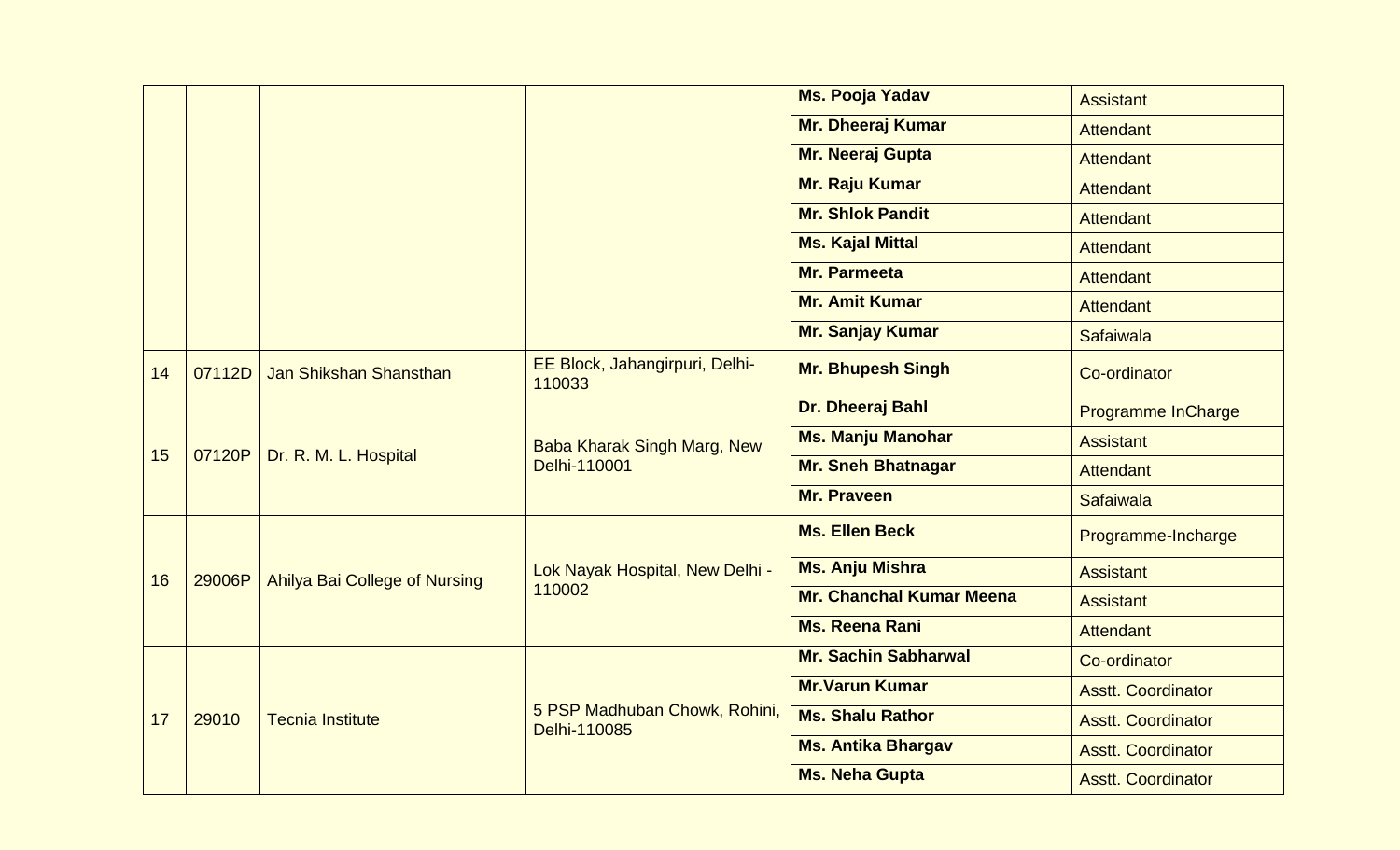|    |       |                                                       |                                                  | Mr. Rahul Tripathi           | <b>Asstt. Coordinator</b> |
|----|-------|-------------------------------------------------------|--------------------------------------------------|------------------------------|---------------------------|
|    |       |                                                       |                                                  | <b>Ms. Sanjana Mittal</b>    | <b>Asstt. Coordinator</b> |
|    |       |                                                       |                                                  | Mr. Rajesh Kumar Shrivastava | <b>Asstt. Coordinator</b> |
|    |       |                                                       | Ms. Jyotsna                                      | <b>Asstt. Coordinator</b>    |                           |
|    |       |                                                       | <b>Ms. Ruchika Arora</b>                         | <b>Assistant</b>             |                           |
|    |       |                                                       |                                                  | <b>Ms. Kavita Mehta</b>      | <b>Assistant</b>          |
|    |       |                                                       |                                                  | Mr. Pradeep Kumar Palei      | <b>Assistant</b>          |
|    |       |                                                       |                                                  | <b>Mr. Kunwar Deep Singh</b> | <b>Assistant</b>          |
|    |       |                                                       |                                                  | <b>Mr. Sumit Kumar</b>       | <b>Assistant</b>          |
|    |       |                                                       |                                                  | <b>Mr. Mohd Haseeb</b>       | <b>Assistant</b>          |
|    |       |                                                       |                                                  | <b>Ms. Simmi Kochhar</b>     | <b>Assistant</b>          |
|    |       |                                                       |                                                  | <b>Mr. Naresh Kumar</b>      | <b>Assistant</b>          |
|    |       |                                                       |                                                  | <b>Mr. Vikas Kataria</b>     | <b>Assistant</b>          |
|    |       |                                                       |                                                  | <b>Mr.Satish Gupta</b>       | <b>Attendant</b>          |
|    |       |                                                       |                                                  | <b>Mr. Arvind Kumar</b>      | Attendant                 |
|    |       |                                                       | <b>Mr. Rakesh</b>                                | <b>Attendant</b>             |                           |
|    |       |                                                       |                                                  | Mr. Serjeet Kumar            | <b>Attendant</b>          |
|    |       |                                                       |                                                  | Mr. Sahil                    | <b>Attendant</b>          |
|    |       |                                                       |                                                  | Mr. Sachin Gupta             | <b>Attendant</b>          |
|    |       |                                                       |                                                  | <b>Mr. Azaad Kumar</b>       | <b>Attendant</b>          |
|    |       |                                                       |                                                  | <b>Mr. Tek Ram</b>           | <b>Attendant</b>          |
|    |       |                                                       |                                                  | Mr. Ajay                     | <b>Safaiwala</b>          |
|    |       |                                                       |                                                  | <b>Mr. Mukesh</b>            | Safaiwala                 |
|    |       |                                                       |                                                  | <b>Mrs. Anita Sharma</b>     | Co-ordinator              |
| 18 | 29019 | Vivekananda Institute of<br><b>Computer Education</b> | B3/45A, Main Road, Yamuna<br>Vihar, Delhi-110053 | <b>Ms. Bharti Karnani</b>    | <b>Asstt. Coordinator</b> |
|    |       |                                                       | <b>Ms. Amrita Verma</b>                          | <b>Asstt. Coordinator</b>    |                           |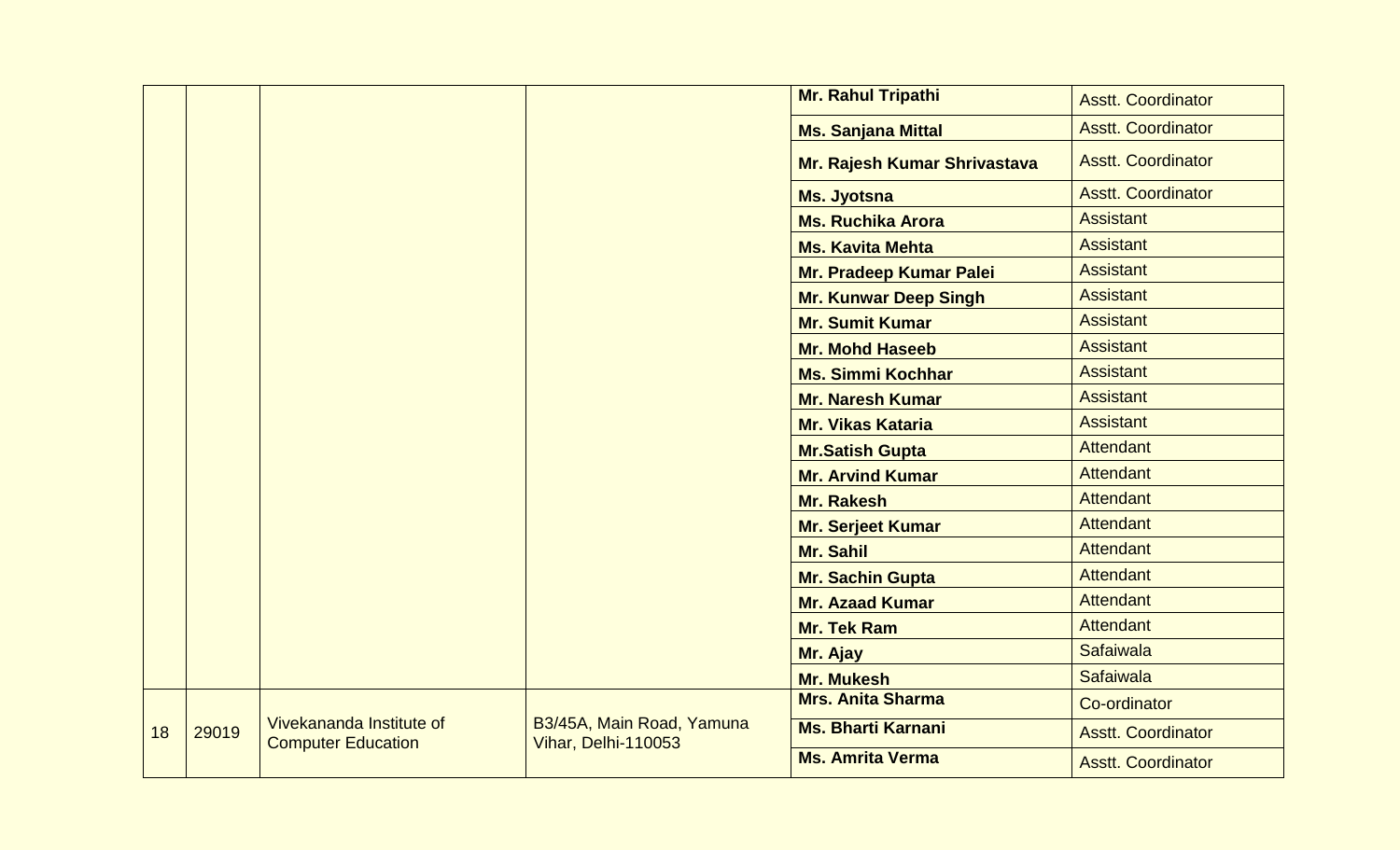|    |       |                                |                                                                  | <b>Ms. Ruby</b>              | <b>Asstt. Coordinator</b> |
|----|-------|--------------------------------|------------------------------------------------------------------|------------------------------|---------------------------|
|    |       |                                |                                                                  | <b>Ms. Neha Singh</b>        | <b>Asstt. Coordinator</b> |
|    |       |                                |                                                                  | <b>Ms. Natasha Gulati</b>    | <b>Asstt. Coordinator</b> |
|    |       | <b>Mr. Tanwir Azam</b>         | <b>Asstt. Coordinator</b>                                        |                              |                           |
|    |       | <b>Ms. Sonam Gupta</b>         | <b>Asstt. Coordinator</b>                                        |                              |                           |
|    |       |                                |                                                                  | <b>Ms. Neha Sharma</b>       | <b>Asstt. Coordinator</b> |
|    |       |                                |                                                                  | <b>Ms. Kheema Vati</b>       | <b>Assistant</b>          |
|    |       |                                |                                                                  | <b>Ms. Ritu</b>              | <b>Assistant</b>          |
|    |       |                                |                                                                  | <b>Ms. Rachna Gupta</b>      | <b>Assistant</b>          |
|    |       |                                |                                                                  | <b>Ms. Poonam</b>            | <b>Assistant</b>          |
|    |       |                                |                                                                  | <b>Ms. Pratibha Kaushik</b>  | <b>Assistant</b>          |
|    |       |                                |                                                                  | <b>Ms. Archana</b>           | <b>Assistant</b>          |
|    |       |                                |                                                                  | <b>Mr. Radhey Kant Singh</b> | <b>Assistant</b>          |
|    |       |                                |                                                                  | <b>Ms. Neha Sharma</b>       | <b>Assistant</b>          |
|    |       |                                |                                                                  | Ms. Santoshi Bala Nagar      | Attendant                 |
|    |       |                                |                                                                  | <b>Ms. Chanchal</b>          | Attendant                 |
|    |       |                                |                                                                  | Ms. Anjali                   | Attendant                 |
|    |       |                                |                                                                  | <b>Ms. Sneha</b>             | Attendant                 |
|    |       |                                |                                                                  | <b>Mr. Imran Khan</b>        | Attendant                 |
|    |       |                                |                                                                  | <b>Ms. Zuby</b>              | Attendant                 |
|    |       |                                |                                                                  | <b>Ms. Sangeeta</b>          | <b>Attendant</b>          |
|    |       |                                |                                                                  | Mr. Amar                     | Safaiwala                 |
|    |       |                                |                                                                  | <b>Mr. Farzana</b>           | Safaiwala                 |
| 19 | 29020 | <b>Vivekanand Institute of</b> | G.I-12, GT Karnal Road, New<br><b>Azadpur Metro Station, New</b> | <b>Ms. Mili Goel</b>         | Co-ordinator              |
|    |       | <b>Professional Studies</b>    | Delhi - 110033                                                   | <b>Ms. Prerna Goel</b>       | <b>Asstt. Coordinator</b> |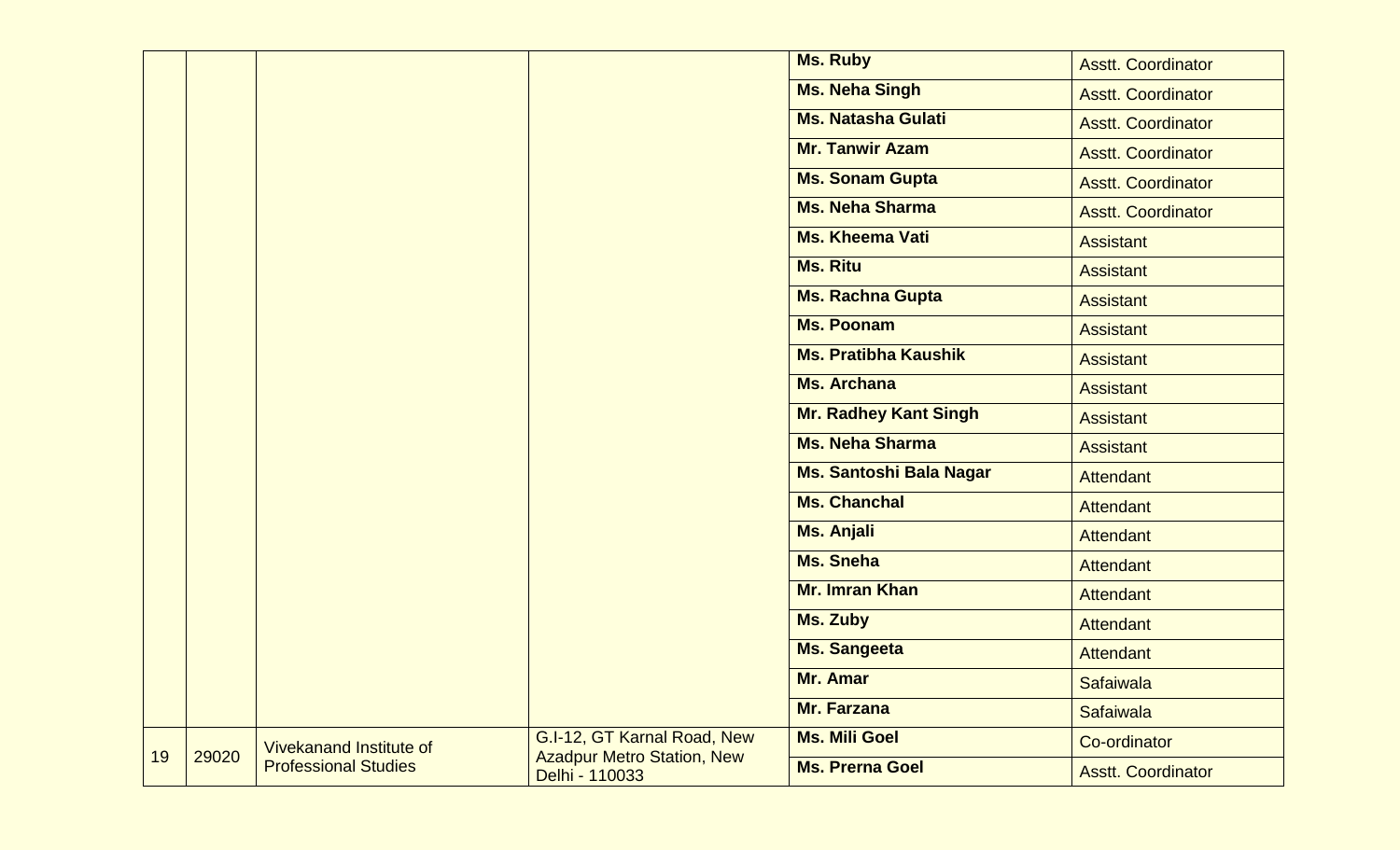|    |        |                                                      |                                                                | <b>Ms. Saranjeet Kaur</b>    | <b>Asstt. Coordinator</b> |
|----|--------|------------------------------------------------------|----------------------------------------------------------------|------------------------------|---------------------------|
|    |        |                                                      |                                                                | <b>Ms. Preeti</b>            | <b>Asstt. Coordinator</b> |
|    |        | <b>Ms. Preeti Marwah</b>                             | <b>Assistant</b>                                               |                              |                           |
|    |        |                                                      | <b>Mr. Tajinder Singh</b>                                      | <b>Assistant</b>             |                           |
|    |        |                                                      |                                                                | <b>Ms. Vibhuti Sharma</b>    | <b>Assistant</b>          |
|    |        |                                                      |                                                                | <b>Ms. Manju</b>             | <b>Assistant</b>          |
|    |        |                                                      |                                                                | <b>Mr. Ravi Kumar</b>        | <b>Assistant</b>          |
|    |        |                                                      |                                                                | <b>Mr. Harpreet Singh</b>    | <b>Attendant</b>          |
|    |        |                                                      |                                                                | Ms. Deepa Yadav              | <b>Attendant</b>          |
|    |        |                                                      |                                                                | <b>Mr. Siddharth Gupta</b>   | <b>Attendant</b>          |
|    |        | <b>Mr. Sachin Kumar</b>                              | Attendant                                                      |                              |                           |
|    |        | <b>Mr. Amit Charan</b>                               | <b>Attendant</b>                                               |                              |                           |
|    |        |                                                      |                                                                | Mr. Raju                     | <b>Safaiwala</b>          |
|    |        |                                                      |                                                                | <b>Ms. Nirmal Bhatnagar</b>  | Co-ordinator              |
|    |        |                                                      |                                                                | <b>Mr. Surendra Kumar</b>    | <b>Asstt. Coordinator</b> |
|    |        |                                                      |                                                                | <b>Mr. Naresh Kumar</b>      | <b>Assistant</b>          |
| 20 | 29032  | Jagannath Institute of<br><b>Management Sciences</b> | Plot No.2, Community Centre,<br>Sector-3, Rohini, Delhi-110085 | <b>Mr. Khursheed Alam</b>    | <b>Assistant</b>          |
|    |        |                                                      |                                                                | <b>Mr. Laxmi Chand</b>       | <b>Attendant</b>          |
|    |        |                                                      |                                                                | Mr. Rahul                    | <b>Attendant</b>          |
|    |        |                                                      |                                                                | <b>Mr.Deepak Kumar</b>       | <b>Safaiwala</b>          |
|    |        |                                                      | C/o Greenfields Public School,                                 | <b>Mr. Manoj Kumar Dubey</b> | Co-ordinator              |
| 21 | 29035D | <b>Krishna Education Centre</b>                      | <b>Dilshad Garden, New Delhi-</b><br>110093                    | <b>Mr. Vikas kumar Singh</b> | <b>Asstt. Coordinator</b> |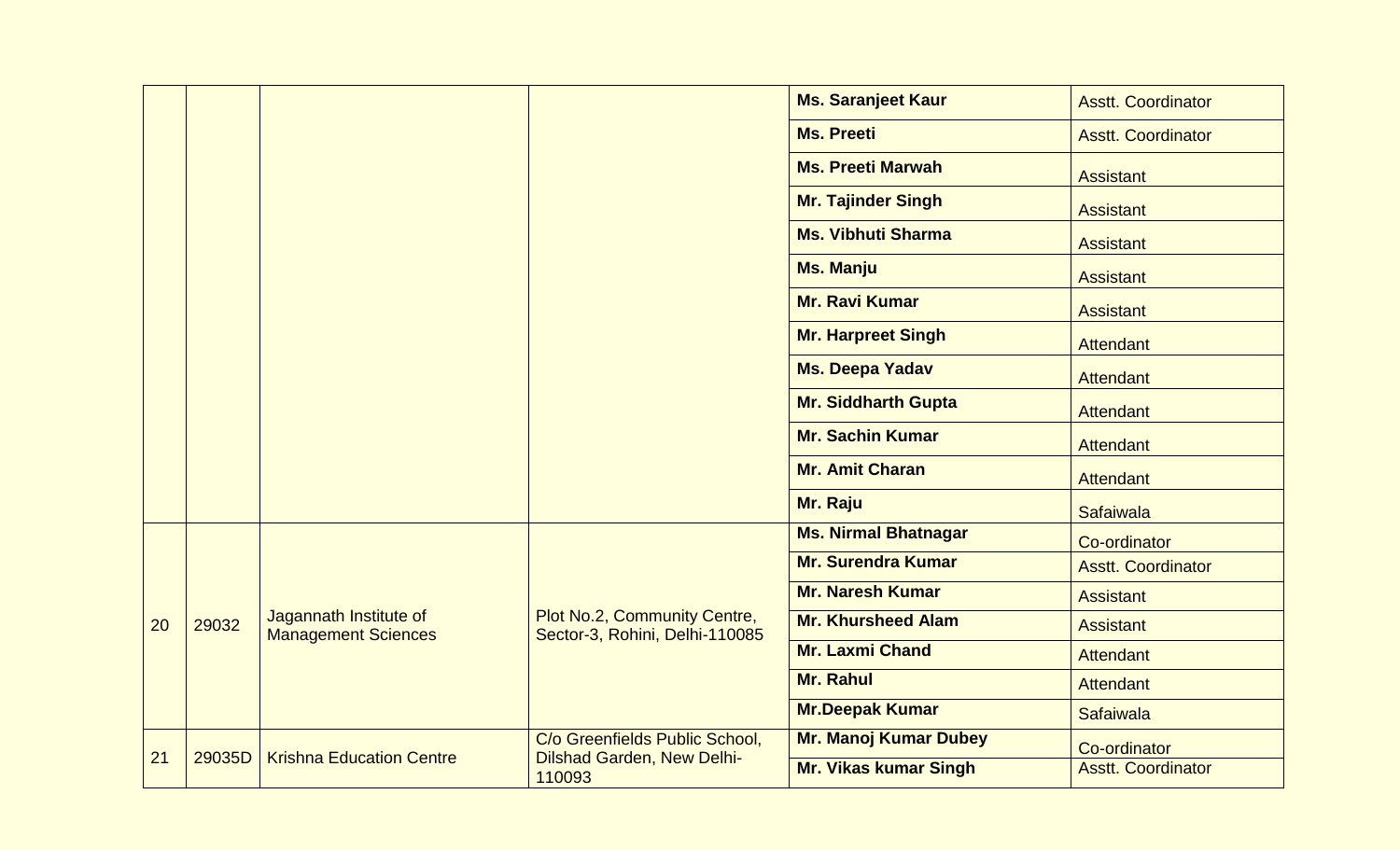|                  |                                                                                                                                                                                                            |                                 |                                                    | Dr. S. Anuradha<br>Programme Incharge                                                                                                                      |                           |
|------------------|------------------------------------------------------------------------------------------------------------------------------------------------------------------------------------------------------------|---------------------------------|----------------------------------------------------|------------------------------------------------------------------------------------------------------------------------------------------------------------|---------------------------|
|                  | Room No.- 117, B.L. Taneja<br><b>Mr. Gaurav Verma</b><br>Block, 1st Floor, Bahadur Shah<br>22<br><b>Maulana Azad Medical College</b><br>29037P<br><b>Ms. Aastha Saluja</b><br>Zafar Marg, New Delhi-110002 | <b>Assistant</b>                |                                                    |                                                                                                                                                            |                           |
|                  |                                                                                                                                                                                                            |                                 | <b>Attendant</b>                                   |                                                                                                                                                            |                           |
|                  |                                                                                                                                                                                                            |                                 |                                                    | Mr. Rajesh Chand                                                                                                                                           | <b>Safaiwala</b>          |
|                  |                                                                                                                                                                                                            |                                 |                                                    | <b>Dr. Lata Sharma</b>                                                                                                                                     | Co-ordinator              |
|                  |                                                                                                                                                                                                            |                                 |                                                    | <b>Dr. Rajsree Roy</b>                                                                                                                                     | <b>Asstt. Coordinator</b> |
|                  |                                                                                                                                                                                                            |                                 |                                                    | Dr. Sudha Gupta                                                                                                                                            | <b>Asstt. Coordinator</b> |
|                  |                                                                                                                                                                                                            |                                 |                                                    | Dr. Gaytri Verma                                                                                                                                           | <b>Asstt. Coordinator</b> |
|                  |                                                                                                                                                                                                            |                                 |                                                    | <b>Dr. Rashmita Behera</b>                                                                                                                                 | <b>Asstt. Coordinator</b> |
|                  |                                                                                                                                                                                                            |                                 |                                                    | <b>Asstt. Coordinator</b><br><b>Dr. Sangita Sharma</b><br><b>Asstt. Coordinator</b><br>Dr. T.K. Janki<br><b>Assistant</b><br><b>Mr. Bhuwneshwar Sharma</b> |                           |
|                  |                                                                                                                                                                                                            |                                 |                                                    |                                                                                                                                                            |                           |
|                  |                                                                                                                                                                                                            |                                 |                                                    |                                                                                                                                                            |                           |
|                  | 29040<br>of Delhi                                                                                                                                                                                          |                                 | <b>Ashok Vihar, Phase-III, New</b><br>Delhi-110052 | <b>Mr. Kishan Kumar</b>                                                                                                                                    | <b>Assistant</b>          |
|                  |                                                                                                                                                                                                            |                                 |                                                    | <b>Mr. Ravinder Kumar</b>                                                                                                                                  | <b>Assistant</b>          |
|                  |                                                                                                                                                                                                            |                                 |                                                    | <b>Mr. Dharub Pal</b>                                                                                                                                      | <b>Assistant</b>          |
| 23               |                                                                                                                                                                                                            | Lakshmi Bai College, University |                                                    | <b>Mr. Narender</b>                                                                                                                                        | <b>Assistant</b>          |
|                  |                                                                                                                                                                                                            |                                 |                                                    | Mr. Manoj Kumar Mandal                                                                                                                                     | <b>Assistant</b>          |
|                  |                                                                                                                                                                                                            |                                 |                                                    | <b>Mr. Raman Lal Sharma</b>                                                                                                                                | <b>Assistant</b>          |
| <b>Mrs. Runa</b> |                                                                                                                                                                                                            | <b>Assistant</b>                |                                                    |                                                                                                                                                            |                           |
|                  |                                                                                                                                                                                                            |                                 |                                                    | <b>Mr. Mohan Lal</b>                                                                                                                                       | <b>Attendant</b>          |
|                  |                                                                                                                                                                                                            |                                 |                                                    | <b>Mr. Devesh Kumar</b>                                                                                                                                    | <b>Attendant</b>          |
|                  |                                                                                                                                                                                                            |                                 |                                                    | <b>Mr. Chaman Prakash</b>                                                                                                                                  | <b>Attendant</b>          |
|                  |                                                                                                                                                                                                            |                                 |                                                    | <b>Mr. Lallu Prasad</b>                                                                                                                                    | <b>Attendant</b>          |
|                  |                                                                                                                                                                                                            |                                 |                                                    | <b>Mr. Vijay Kumar Nishad</b>                                                                                                                              | <b>Attendant</b>          |
|                  |                                                                                                                                                                                                            |                                 |                                                    | <b>Mr. Akhilesh Kumar Nishad</b>                                                                                                                           | <b>Attendant</b>          |
|                  |                                                                                                                                                                                                            |                                 |                                                    | <b>Mrs. Neetu</b>                                                                                                                                          | <b>Attendant</b>          |
|                  |                                                                                                                                                                                                            |                                 |                                                    | <b>Mr. Abhishek Kumar</b>                                                                                                                                  | <b>Attendant</b>          |
|                  |                                                                                                                                                                                                            |                                 |                                                    | Mrs. Anju                                                                                                                                                  | Safaiwala                 |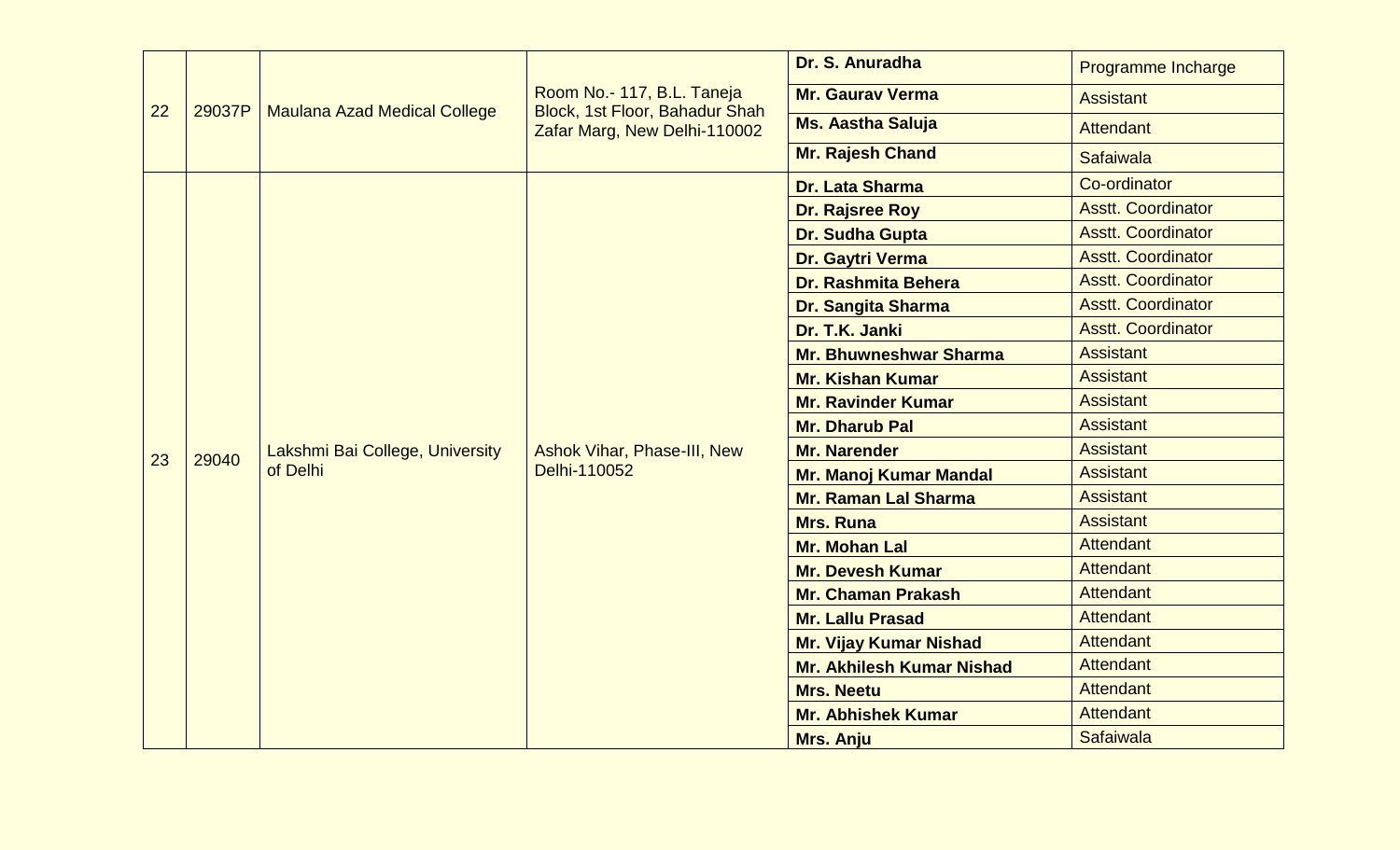|           |       |                                                              |                               | <b>Mrs. Kusum</b>                 | Safaiwala                 |
|-----------|-------|--------------------------------------------------------------|-------------------------------|-----------------------------------|---------------------------|
|           |       |                                                              |                               | <b>Mr. Ankur Garg</b>             | Co-ordinator              |
|           |       |                                                              |                               | Mr. Deepak Kumar                  | <b>Asstt. Coordinator</b> |
|           |       |                                                              |                               | Mr. Gagan Deep                    | <b>Asstt. Coordinator</b> |
|           |       |                                                              |                               | <b>Ms. Neha Gaur</b>              | <b>Asstt. Coordinator</b> |
|           |       |                                                              |                               | <b>Mrs. Sonia Tanwar</b>          | <b>Asstt. Coordinator</b> |
|           |       |                                                              |                               | <b>Ms. Mansi Grover</b>           | <b>Asstt. Coordinator</b> |
|           |       |                                                              |                               | <b>Mr. Amrendra Kumar Pandey</b>  | <b>Asstt. Coordinator</b> |
|           |       |                                                              |                               | <b>Mr. Tryambak Nath Tripathi</b> | <b>Asstt. Coordinator</b> |
|           | 29044 | <b>Akademy of Advanced</b><br><b>Comprehensive Education</b> |                               | <b>Mr. Sombir Sharma</b>          | <b>Asstt. Coordinator</b> |
|           |       |                                                              |                               | <b>Mr. Harish Kumar Uppal</b>     | <b>Assistant</b>          |
|           |       |                                                              | C/o Shashi Public School, New | <b>Mr. Chander Arora</b>          | <b>Assistant</b>          |
| 24        |       |                                                              | Modern Shahdra, Delhi-110032  | <b>Ms. Pratibha Sharma</b>        | <b>Assistant</b>          |
|           |       |                                                              |                               | <b>Ms. Seema Dixit</b>            | <b>Assistant</b>          |
|           |       |                                                              |                               | <b>Ms. Radha Rani</b>             | <b>Assistant</b>          |
|           |       |                                                              |                               | <b>Ms. Alka</b>                   | <b>Assistant</b>          |
|           |       |                                                              |                               | <b>Ms. Rekha Panchal</b>          | <b>Assistant</b>          |
| Mr. Lalit |       | <b>Assistant</b>                                             |                               |                                   |                           |
|           |       |                                                              |                               | Mrs. Seema Tyagi                  | <b>Assistant</b>          |
|           |       |                                                              |                               | <b>Mr. Rakesh</b>                 | <b>Attendant</b>          |
|           |       |                                                              |                               | <b>Mr. Shishpal</b>               | Attendant                 |
|           |       |                                                              |                               | <b>Mrs. Kunti</b>                 | Attendant                 |
|           |       |                                                              |                               | <b>Mrs. Omwati</b>                | Attendant                 |
|           |       |                                                              |                               | <b>Mrs. Maya</b>                  | Attendant                 |
|           |       |                                                              |                               | <b>Ms. Babita</b>                 | Attendant                 |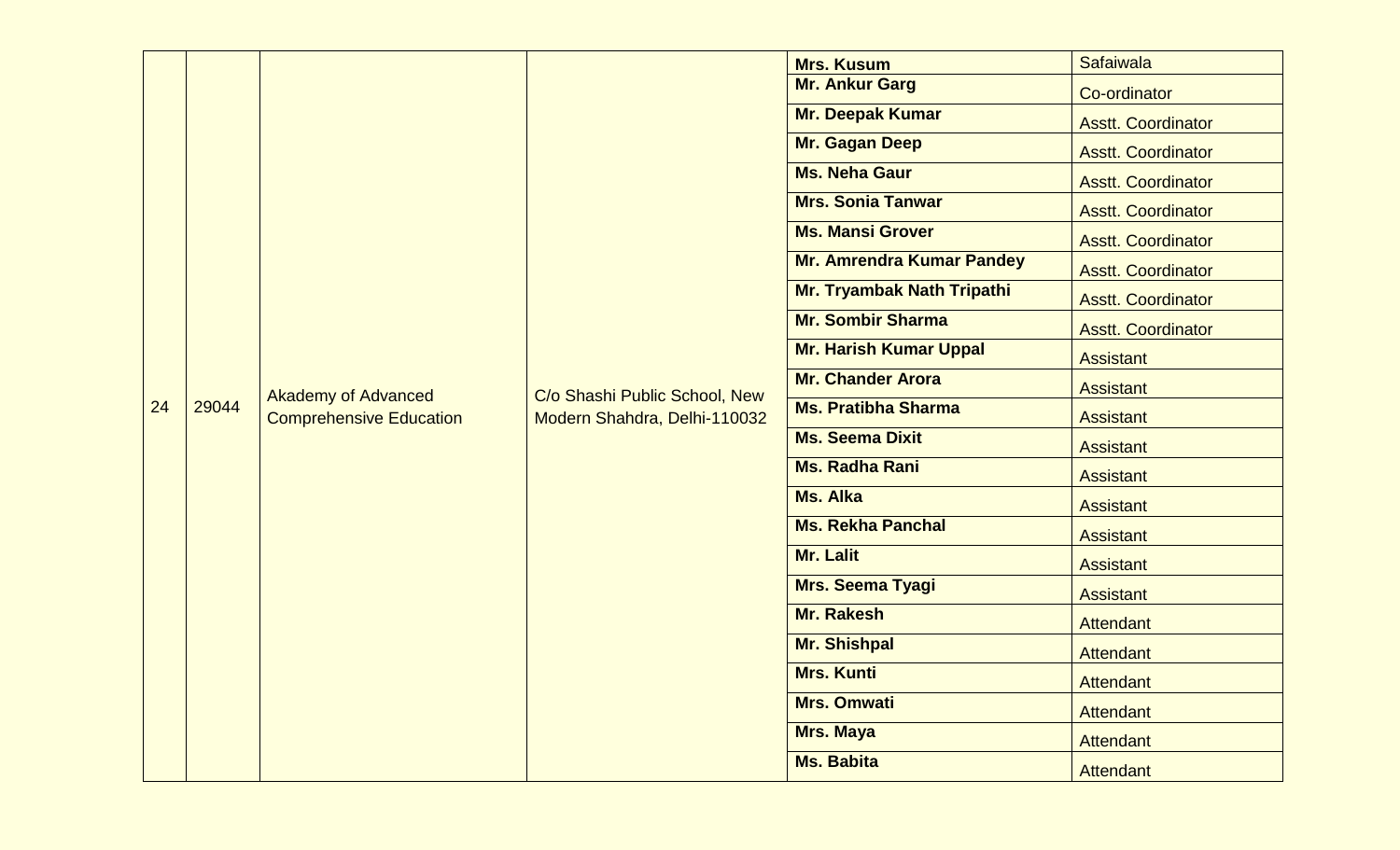|    |                                                                                                                                                                                                                                                                                                      |                                 | <b>Mr. Om Prakash</b>  | <b>Attendant</b>                                       |
|----|------------------------------------------------------------------------------------------------------------------------------------------------------------------------------------------------------------------------------------------------------------------------------------------------------|---------------------------------|------------------------|--------------------------------------------------------|
|    |                                                                                                                                                                                                                                                                                                      |                                 | <b>Mrs. Neelam</b>     | <b>Attendant</b>                                       |
|    |                                                                                                                                                                                                                                                                                                      |                                 | <b>Mrs. Sunita</b>     | Safaiwala                                              |
|    |                                                                                                                                                                                                                                                                                                      |                                 | Mr. Sonu               | <b>Safaiwala</b>                                       |
|    |                                                                                                                                                                                                                                                                                                      |                                 | <b>Mr. Sumit</b>       | Co-ordinator                                           |
|    |                                                                                                                                                                                                                                                                                                      |                                 | <b>Ms. Pooja Matta</b> | <b>Asstt. Coordinator</b>                              |
|    |                                                                                                                                                                                                                                                                                                      |                                 | <b>Mr. Sunil Kumar</b> | <b>Asstt. Coordinator</b>                              |
|    |                                                                                                                                                                                                                                                                                                      |                                 | <b>Ms. Neeru</b>       | <b>Asstt. Coordinator</b>                              |
|    |                                                                                                                                                                                                                                                                                                      |                                 | <b>Mr. Ashish</b>      | <b>Asstt. Coordinator</b>                              |
|    |                                                                                                                                                                                                                                                                                                      |                                 | <b>Ms. Keerti</b>      | <b>Asstt. Coordinator</b>                              |
|    |                                                                                                                                                                                                                                                                                                      |                                 | <b>Dr. Santosh</b>     | <b>Asstt. Coordinator</b><br><b>Asstt. Coordinator</b> |
|    |                                                                                                                                                                                                                                                                                                      |                                 | <b>Ms. Promila</b>     |                                                        |
|    |                                                                                                                                                                                                                                                                                                      |                                 | <b>Ms. Swati</b>       | <b>Asstt. Coordinator</b>                              |
|    | <b>Mr. Shiv Prakash</b><br><b>Ms. Praveen Kumari</b><br><b>Mr. Ajay Kumar</b><br><b>School of Professional</b><br>AG - 22, Ring Road, Shalimar<br><b>Mr. Mukesh</b><br>29045<br>Bagh, New Delhi-110088<br><b>Development</b><br><b>Mr. Satish Kumar</b><br><b>Mr. Abhishek</b><br><b>Mr. Sandeep</b> | <b>Mr. Jitender Kumar Saroj</b> | <b>Assistant</b>       |                                                        |
|    |                                                                                                                                                                                                                                                                                                      |                                 |                        | <b>Assistant</b>                                       |
|    |                                                                                                                                                                                                                                                                                                      |                                 |                        | <b>Assistant</b>                                       |
|    |                                                                                                                                                                                                                                                                                                      |                                 |                        | <b>Assistant</b>                                       |
| 25 |                                                                                                                                                                                                                                                                                                      |                                 |                        | <b>Assistant</b>                                       |
|    |                                                                                                                                                                                                                                                                                                      |                                 |                        | <b>Assistant</b>                                       |
|    |                                                                                                                                                                                                                                                                                                      |                                 |                        | <b>Assistant</b>                                       |
|    |                                                                                                                                                                                                                                                                                                      |                                 |                        | <b>Assistant</b>                                       |
|    |                                                                                                                                                                                                                                                                                                      |                                 | <b>Ms. Sakshi</b>      | <b>Assistant</b>                                       |
|    |                                                                                                                                                                                                                                                                                                      |                                 | <b>Mr. Sonu</b>        | <b>Attendant</b>                                       |
|    |                                                                                                                                                                                                                                                                                                      |                                 | Mr. Ajay Maurya        | <b>Attendant</b>                                       |
|    |                                                                                                                                                                                                                                                                                                      |                                 | Mr. Pradeep Dey        | <b>Attendant</b>                                       |
|    |                                                                                                                                                                                                                                                                                                      |                                 | Mr. Bholanath          | <b>Attendant</b>                                       |
|    |                                                                                                                                                                                                                                                                                                      |                                 | <b>Mr. Roshan</b>      | <b>Attendant</b>                                       |
|    |                                                                                                                                                                                                                                                                                                      |                                 | Mr. Rakesh             | <b>Attendant</b>                                       |
|    |                                                                                                                                                                                                                                                                                                      |                                 | <b>Mr. Chanderkant</b> | <b>Attendant</b>                                       |
|    |                                                                                                                                                                                                                                                                                                      |                                 | Mr. Sahil              | <b>Attendant</b>                                       |
|    |                                                                                                                                                                                                                                                                                                      |                                 | <b>Ms. Mamta</b>       | Safaiwala                                              |
|    |                                                                                                                                                                                                                                                                                                      |                                 | <b>Mr. Randhir</b>     | <b>Safaiwala</b>                                       |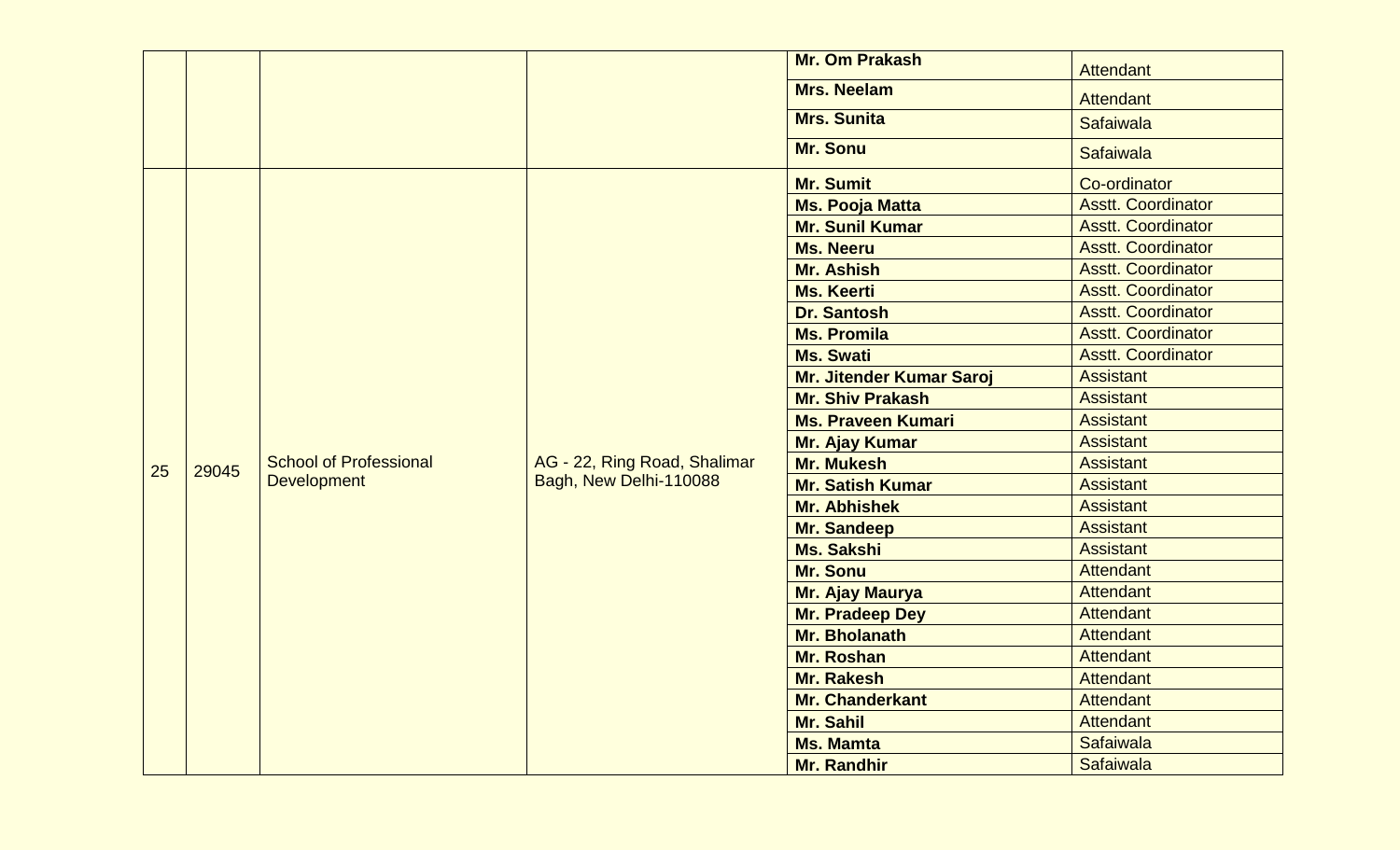| 26 |    |        | <b>Ms. Kusum Gupta</b><br>Plot No-4, Pocket A-1, Sector-8,<br><b>Vision Institute of Advanced</b><br>29046D<br><b>Studies</b><br>Rohini, New Delhi-110085<br><b>Mr. Amit Kumar Gupta</b> |                                                                                                     | Co-ordinator                   |                           |
|----|----|--------|------------------------------------------------------------------------------------------------------------------------------------------------------------------------------------------|-----------------------------------------------------------------------------------------------------|--------------------------------|---------------------------|
|    |    |        |                                                                                                                                                                                          |                                                                                                     |                                | <b>Asstt. Coordinator</b> |
|    |    |        |                                                                                                                                                                                          | 60-A, Radheypuri Extn.-1,<br>Jagatpuri Crossing, Delhi-<br>110051                                   | <b>Dr. Alok Kumar Bhuwan</b>   | Coordinator               |
|    | 27 | 29047D | <b>Manovikas Charitable Society</b>                                                                                                                                                      |                                                                                                     | <b>Mrs. Neeru Tandon</b>       | <b>Asstt. Coordinator</b> |
|    |    |        |                                                                                                                                                                                          |                                                                                                     | <b>Mr. Alind Saxena</b>        | Coordinator               |
|    |    |        |                                                                                                                                                                                          |                                                                                                     | <b>Mr. Amit Kumar Sharma</b>   | <b>Asstt. Coordinator</b> |
|    |    |        |                                                                                                                                                                                          | 142, Patpargnaj Industrial Area,<br><b>New Delhi-110092</b>                                         | <b>Mrs. Ansara Banu</b>        | <b>Asstt. Coordinator</b> |
|    |    |        |                                                                                                                                                                                          |                                                                                                     | <b>Mrs. Kavita Singh</b>       | <b>Asstt. Coordinator</b> |
|    |    | 29048  | <b>K.S Memorial Society for</b><br><b>Education and Research</b>                                                                                                                         |                                                                                                     | <b>Mrs. Prachi Gaur</b>        | <b>Asstt. Coordinator</b> |
|    |    |        |                                                                                                                                                                                          |                                                                                                     | Mr. Deepak Gupta               | <b>Assistant</b>          |
|    |    |        |                                                                                                                                                                                          |                                                                                                     | <b>Ms. Neelu Gupta</b>         | <b>Assistant</b>          |
|    | 28 |        |                                                                                                                                                                                          |                                                                                                     | <b>Ms. Aashi Gupta</b>         | <b>Assistant</b>          |
|    |    |        |                                                                                                                                                                                          |                                                                                                     | <b>Ms. Vaishali</b>            | <b>Assistant</b>          |
|    |    |        |                                                                                                                                                                                          |                                                                                                     | <b>Mr. Dhanush</b>             | <b>Attendant</b>          |
|    |    |        |                                                                                                                                                                                          |                                                                                                     | <b>Mr. Ishwar Tyagi</b>        | <b>Attendant</b>          |
|    |    |        |                                                                                                                                                                                          |                                                                                                     | <b>Mr. Hari Singh</b>          | <b>Attendant</b>          |
|    |    |        |                                                                                                                                                                                          |                                                                                                     | <b>Mr. Sriram</b>              | <b>Attendant</b>          |
|    |    |        |                                                                                                                                                                                          |                                                                                                     | Mr. Raju                       | <b>Safaiwala</b>          |
|    |    |        | International Institute of Adult &<br><b>Lifelong Education</b>                                                                                                                          | C/o Indian Adult Education<br>Association House, 17-B,<br>Indraprastha Estate, New Delhi-<br>110002 | <b>Ms. Kalpana Kaushik</b>     | Programme Incharge        |
|    | 29 | 29049P |                                                                                                                                                                                          |                                                                                                     | <b>Mr. Kripal Singh Mehara</b> | <b>Assistant</b>          |
|    |    |        |                                                                                                                                                                                          |                                                                                                     | Mr. Jai Bhagwan                | <b>Attendant</b>          |
|    |    |        |                                                                                                                                                                                          |                                                                                                     | <b>Mr. Kishore Kumar</b>       | <b>Safaiwala</b>          |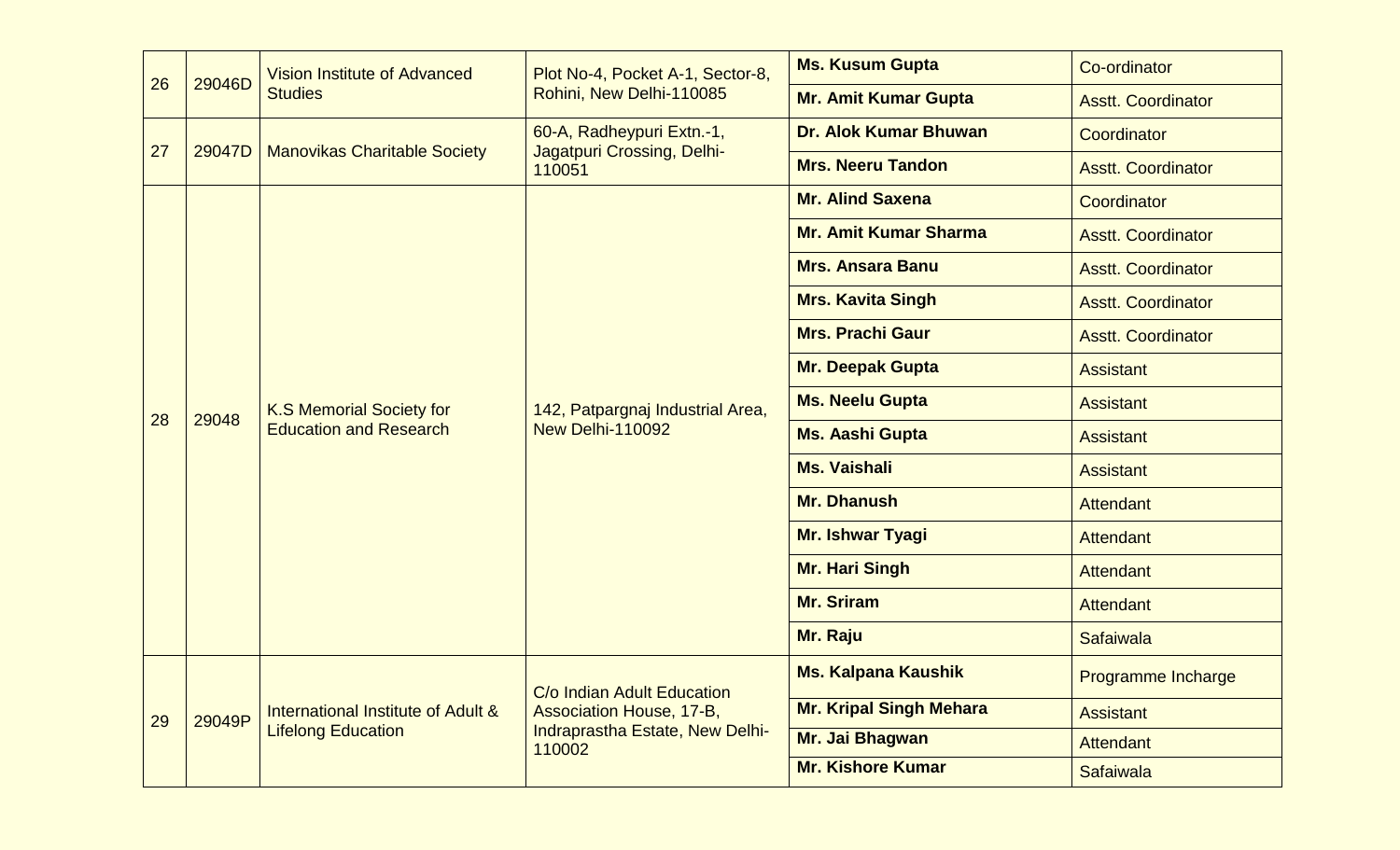|    |       |                                                        |                                         | <b>Dr. Shamsher Singh</b>      | Co-ordinator              |
|----|-------|--------------------------------------------------------|-----------------------------------------|--------------------------------|---------------------------|
|    |       |                                                        |                                         | <b>Ms. Sheeli Ahlawat</b>      | <b>Asstt. Coordinator</b> |
|    |       |                                                        |                                         | <b>Mr. Shiv Kumar</b>          | <b>Asstt. Coordinator</b> |
|    |       |                                                        |                                         | <b>Ms. Nandini Ahlawat</b>     | <b>Asstt. Coordinator</b> |
|    |       |                                                        |                                         | <b>Ms. Seema Chouhan</b>       | <b>Asstt. Coordinator</b> |
|    |       |                                                        |                                         | <b>Ms. Sarita Sharma</b>       | <b>Asstt. Coordinator</b> |
|    |       |                                                        |                                         | <b>Ms. Usha Rana</b>           | <b>Assistant</b>          |
|    |       |                                                        | Main Bus Stand, OBC Bank                | <b>Mr. Praveen Kumar</b>       | <b>Assistant</b>          |
| 30 | 29051 | <b>Vidya Institute of Management</b><br>and Technology | Building, Khera Kalan, Delhi-<br>110082 | <b>Ms. Preeti</b>              | <b>Assistant</b>          |
|    |       |                                                        |                                         | <b>Ms. Ambika</b>              | <b>Assistant</b>          |
|    |       |                                                        |                                         | <b>Ms. Anita Kumari</b>        | <b>Assistant</b>          |
|    |       |                                                        |                                         | Mr. Pankaj Singh               | <b>Assistant</b>          |
|    |       |                                                        |                                         | <b>Mr. Sumit Kumar Hooda</b>   | <b>Attendant</b>          |
|    |       |                                                        |                                         | <b>Mr. Akshay</b>              | <b>Attendant</b>          |
|    |       |                                                        |                                         | Mr. Harsha Dogra               | <b>Attendant</b>          |
|    |       |                                                        |                                         | <b>Mr. Ashish Sharma</b>       | <b>Attendant</b>          |
|    |       |                                                        |                                         | <b>Ms. Sushila</b>             | <b>Safaiwala</b>          |
|    |       |                                                        |                                         | <b>Mr. Naresh Kumar</b>        | <b>Safaiwala</b>          |
|    |       |                                                        |                                         | <b>Dr. Pradeep Kumar</b>       | Co-ordinator              |
|    |       |                                                        |                                         | <b>Dr. Anand Sonkar</b>        | <b>Asstt. Coordinator</b> |
| 31 |       |                                                        | Mahatma Hansraj Marg, Malka             | Dr. Manjit Singh Saggi         | <b>Asstt. Coordinator</b> |
|    | 29052 | Hansraj College, DU                                    | Ganj, Delhi -110007                     | <b>Dr. Dinesh Kumar Gautam</b> | <b>Asstt. Coordinator</b> |
|    |       |                                                        |                                         | <b>Mr. Surender Kumar</b>      | <b>Asstt. Coordinator</b> |
|    |       |                                                        |                                         | <b>Sh. Sushil Kumar</b>        | <b>Asstt. Coordinator</b> |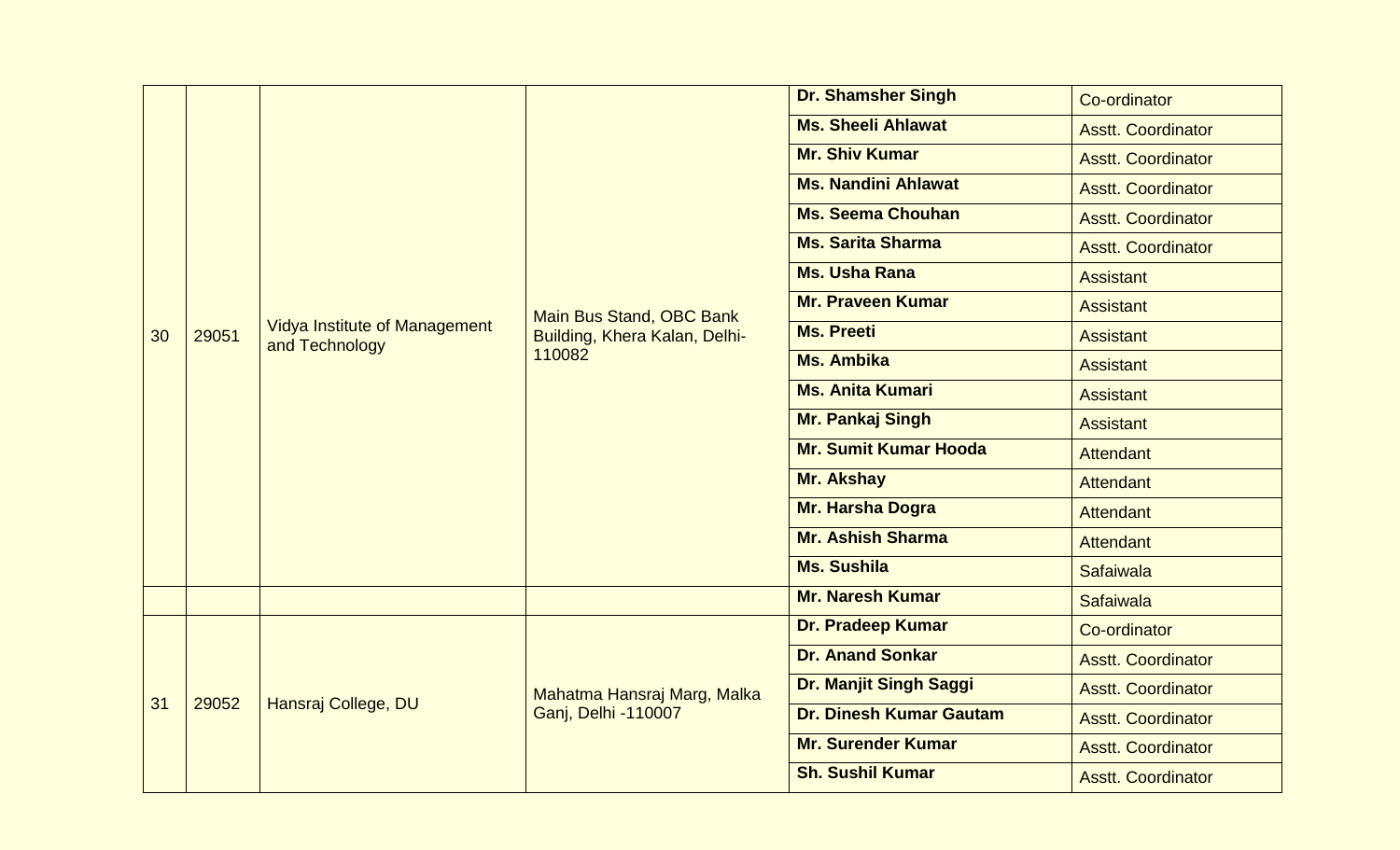|        |                                                              |                                                                                | <b>Mr. Sushil Kumar Gupta</b> | <b>Assistant</b>          |
|--------|--------------------------------------------------------------|--------------------------------------------------------------------------------|-------------------------------|---------------------------|
|        |                                                              |                                                                                | <b>Mr. Shiv Kumar</b>         | <b>Assistant</b>          |
|        |                                                              |                                                                                | <b>Mr. Rahul Pawar</b>        | <b>Assistant</b>          |
|        |                                                              |                                                                                | <b>Mr. Chander Sekhar</b>     | Assistant                 |
|        |                                                              |                                                                                | Mr. Anil Tyagi                | <b>Assistant</b>          |
|        |                                                              |                                                                                | <b>Sh. Chandan</b>            | <b>Attendant</b>          |
|        |                                                              |                                                                                | <b>Mr. Yogendra Singh</b>     | <b>Attendant</b>          |
|        |                                                              |                                                                                | <b>Mr. Shakti Rana</b>        | Attendant                 |
|        |                                                              |                                                                                | <b>Mr. Ravi Kant</b>          | Attendant                 |
|        |                                                              |                                                                                | <b>Mr. Sonu</b>               | <b>Safaiwala</b>          |
|        |                                                              |                                                                                | <b>Sh. R.S Pathak</b>         | <b>Safaiwala</b>          |
| 29053P | Department of Psychiatry and<br><b>Drug Addiction Centre</b> | <b>Lady Harding Medical College</b><br>and SSSK Hospital, New Delhi-<br>110001 | <b>Dr. Dinesh Kataria</b>     | Programme-in-Charge       |
|        |                                                              |                                                                                | <b>Ms. Neelam</b>             | <b>Assistant</b>          |
|        |                                                              |                                                                                | <b>Mr. Anil Kumar</b>         | <b>Attendant</b>          |
|        |                                                              |                                                                                | <b>Mr. Manish</b>             | <b>Safaiwala</b>          |
|        | <b>Arwachin Educare</b>                                      | Pocket - B. Dilshad Garden,<br>Delhi - 110095                                  | <b>Mr. Sheshadev Samal</b>    | Co-ordinator              |
|        |                                                              |                                                                                | <b>Mr. Madhav Man Singh</b>   | <b>Asstt. Coordinator</b> |
|        |                                                              |                                                                                | <b>Mr. Deepak Sharma</b>      | <b>Asstt. Coordinator</b> |
|        |                                                              |                                                                                | Dr. Hari Ram Bharti           | <b>Asstt. Coordinator</b> |
|        |                                                              |                                                                                | <b>Ms. Neetu Sing Rai</b>     | <b>Asstt. Coordinator</b> |
|        |                                                              |                                                                                | <b>Dr. Kuldeep Kumar</b>      | <b>Asstt. Coordinator</b> |
|        |                                                              |                                                                                | Mrs. Tapshri                  | <b>Asstt. Coordinator</b> |
|        |                                                              |                                                                                | <b>Ms. Komai Shukla</b>       | <b>Assistant</b>          |
|        | 29054                                                        |                                                                                |                               |                           |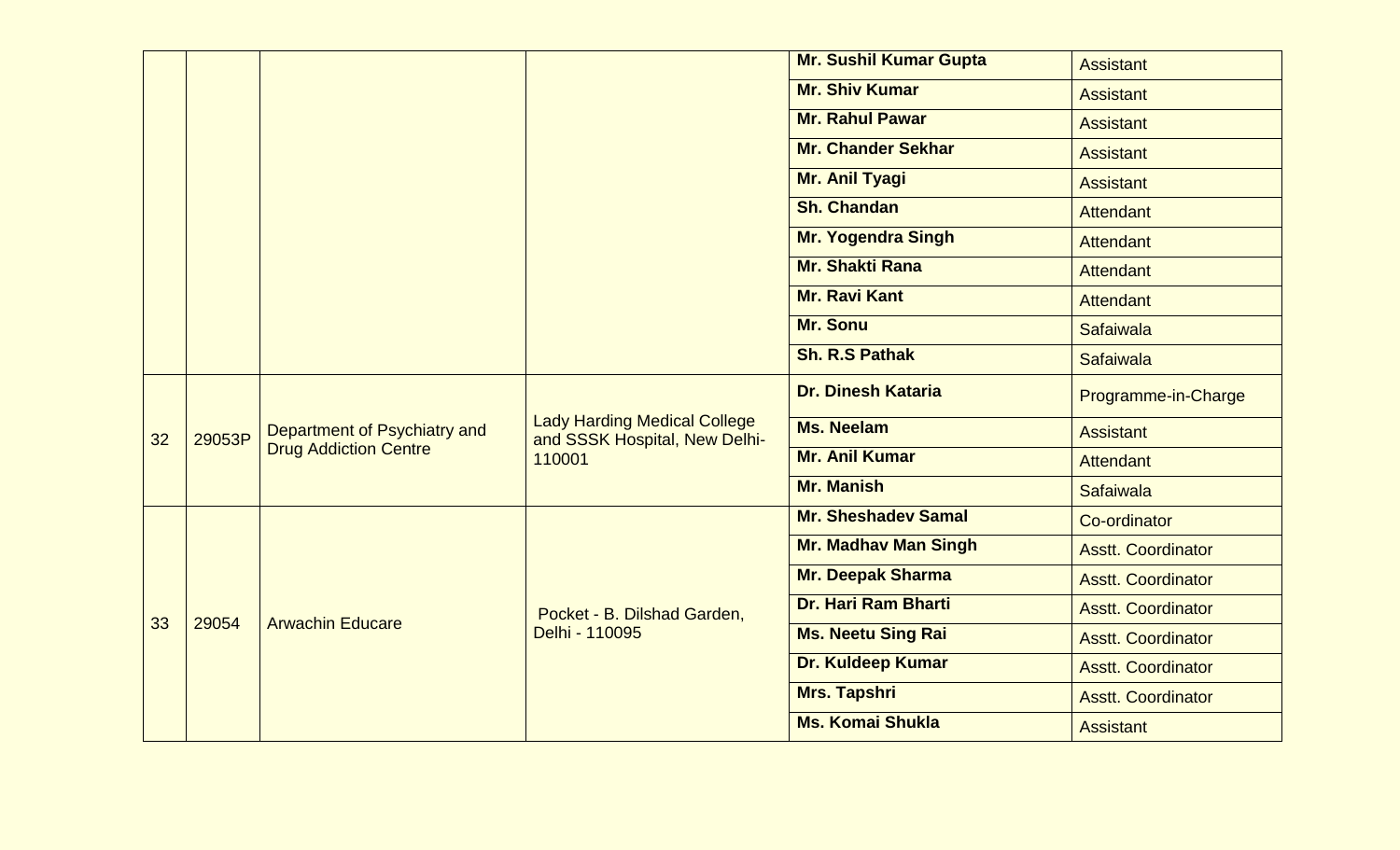|    |        |                                                                     |                                                                                    | <b>Ms. Madhulika Garg</b>      | <b>Assistant</b>          |
|----|--------|---------------------------------------------------------------------|------------------------------------------------------------------------------------|--------------------------------|---------------------------|
|    |        |                                                                     |                                                                                    | <b>Ms. Jyoti Pandey</b>        | <b>Assistant</b>          |
|    |        |                                                                     |                                                                                    | <b>Ms. Savita</b>              | <b>Assistant</b>          |
|    |        |                                                                     |                                                                                    | <b>Ms. Ragini</b>              | <b>Assistant</b>          |
|    |        |                                                                     |                                                                                    | <b>Ms. Sanam Rani</b>          | <b>Assistant</b>          |
|    |        |                                                                     |                                                                                    | Mr. Vijendra                   | <b>Assistant</b>          |
|    |        |                                                                     |                                                                                    | <b>Mr. Ritesh Kumar Prasad</b> | <b>Attendant</b>          |
|    |        |                                                                     |                                                                                    | Mr. Abhimanyu Upadhyay         | <b>Attendant</b>          |
|    |        |                                                                     |                                                                                    | Mr. Sasanta Rai                | <b>Attendant</b>          |
|    |        |                                                                     |                                                                                    | Mr. Satyam Tiwari              | <b>Attendant</b>          |
|    |        |                                                                     |                                                                                    | <b>Mr. Sonu Kumar</b>          | <b>Safaiwala</b>          |
|    | 29055P | <b>Maulana Azad Medical College</b>                                 | Department of Microbiology,<br><b>Bahadur Shah Zafar Marg, New</b><br>Delhi-110002 | Dr. C.P. Baveja                | Programme-in-charge       |
| 34 |        |                                                                     |                                                                                    | <b>Mr. Harish Chander</b>      | <b>Assistant</b>          |
|    |        |                                                                     |                                                                                    | Mr. Sheo Raj                   | <b>Attendant</b>          |
| 35 | 29056D | <b>Mandoli Jail</b>                                                 | <b>New Delhi-110093</b>                                                            | <b>Mr. Vikas Goyal</b>         | Co-ordinator              |
|    |        |                                                                     |                                                                                    | Dr. Abha Mathur                | Co-ordinator              |
|    |        |                                                                     |                                                                                    | Dr. Vibha Garg*                | <b>Asstt. Coordinator</b> |
|    |        |                                                                     |                                                                                    | Dr. Rajkumar *                 | <b>Asstt. Coordinator</b> |
| 36 |        | Satyawati College (Morning),<br>29057<br><b>University of Delhi</b> |                                                                                    | Dr. Sanjay Kumar Seth *        | <b>Asstt. Coordinator</b> |
|    |        |                                                                     | Ashok Vihar-III, Delhi-110052                                                      | Mr. Rakesh Malhotra *          | <b>Asstt. Coordinator</b> |
|    |        |                                                                     |                                                                                    | <b>Mr. Arun Giri</b>           | <b>Assistant</b>          |
|    |        |                                                                     |                                                                                    | <b>Mr. Dinesh Choudhary</b>    | <b>Assistant</b>          |
|    |        |                                                                     |                                                                                    | <b>Mr. Ashok Kumar</b>         | <b>Assistant</b>          |